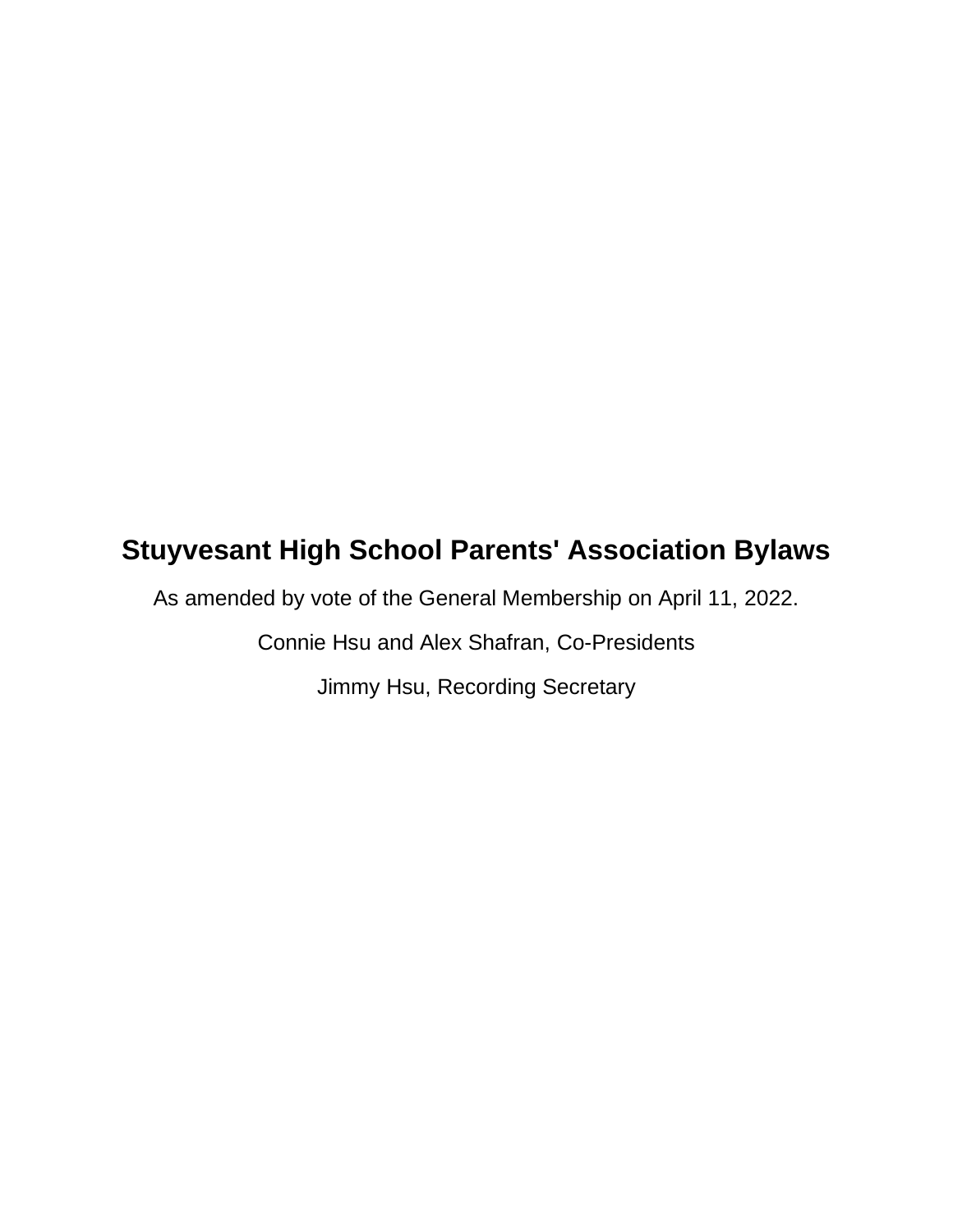# **TABLE OF CONTENTS**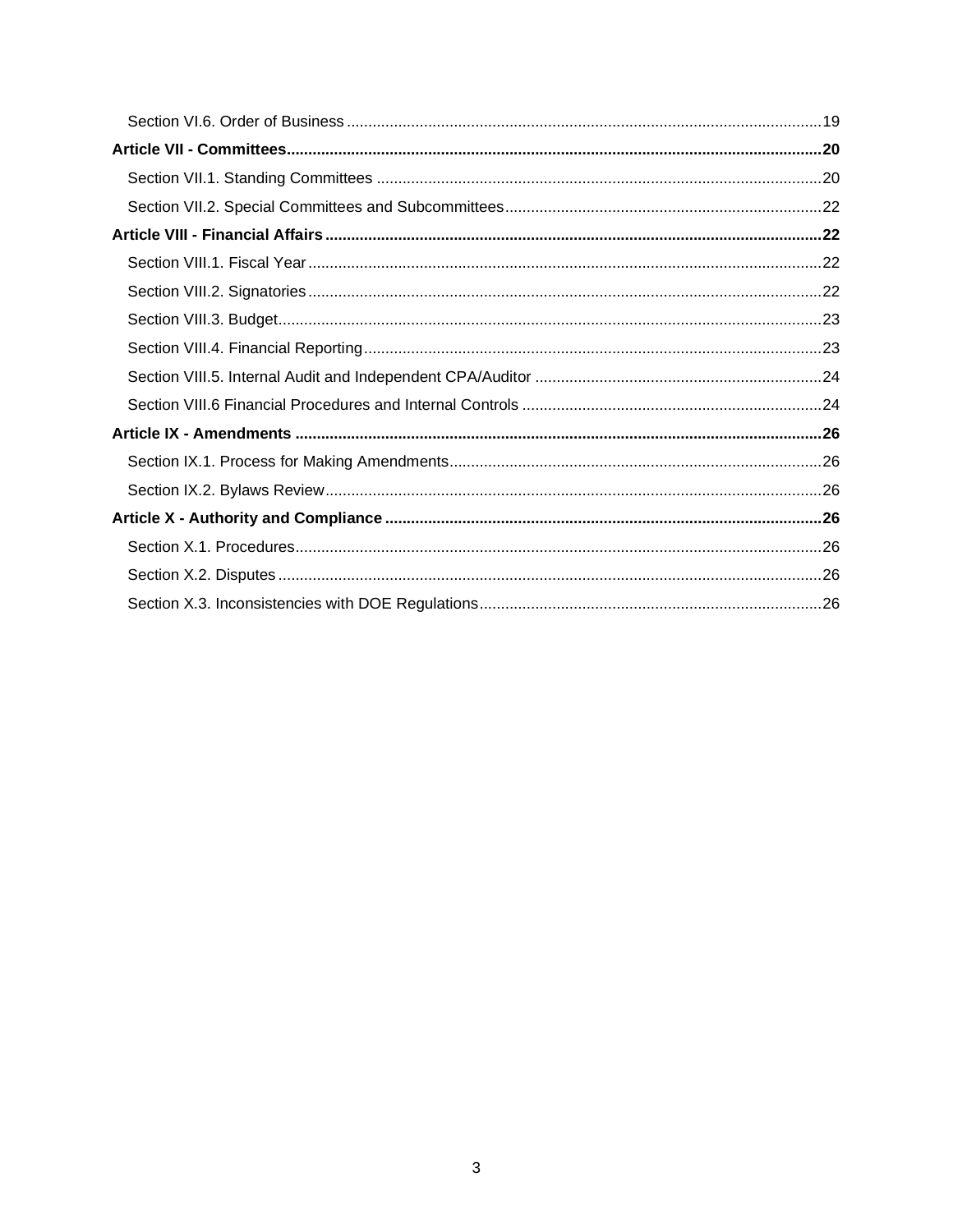# <span id="page-3-0"></span>**Article I - Name**

The name of the association shall be the **Stuyvesant High School Parents' Association** (the "PA"). The PA is recognized by the New York City Department of Education (the "DOE") as the official parents' organization of Stuyvesant High School (the "school" or "Stuyvesant").

# <span id="page-3-1"></span>**Article II – Purpose and Policies**

### <span id="page-3-2"></span>**Section II.1. Purpose**

The purpose of the PA will be

**II.1.1** to foster programs that enable parents to become partners with the school in the education of their children;

**II.1.2** to provide opportunities and training for parents to participate in school governance and educational decision-making and encourage parent participation at all levels;

**II.1.3** to promote and develop a cooperative working relationship between parents and staff;

**II.1.4** to promote an effective educational environment for students and to provide support and resources to the school for the benefit and growth of all children and

**II.1.5** to provide an opportunity for parent education and development.

### <span id="page-3-3"></span>**Section II.2. Policies**

All activities of the PA are non-sectarian and non-partisan in nature. The name of the PA or its officers in their official capacities, will only be used in a manner consistent with the guidelines and regulations established by the DOE for officially sanctioned parents' organizations. Officers of the PA may not engage in activities which may jeopardize its tax status. The PA is qualified under Section 501(c)(3) of the Internal Revenue Code as a not-for-profit organization.

# <span id="page-3-4"></span>**Article III - Membership**

### <span id="page-3-5"></span>**Section III.1. Eligibility**

**III.1.1** All parents of students in regular attendance at Stuyvesant are Members of the PA. At the beginning of each school year, the PA shall send a welcome letter to inform parents of their automatic membership status and voting rights.

**III.1.2** A "parent" is a parent (by birth or adoption, stepparent or foster parent), legally appointed guardian, or person in a parental relation to a child or children currently attending Stuyvesant. A person in parental relation refers to a person who has assumed the care of a child because the child's parents or guardians are not available, whether due to, among other things, death, imprisonment, mental illness, abandonment of a child, or living outside of the state. A person may qualify as a person in parental relation only if no other eligible person applies as parent or guardian. Any determinations about who constitutes a person in "parental relation" must be based on the individual circumstances surrounding guardianship and custodial care of the particular child. This shall include consultation between the PA Executive Board and the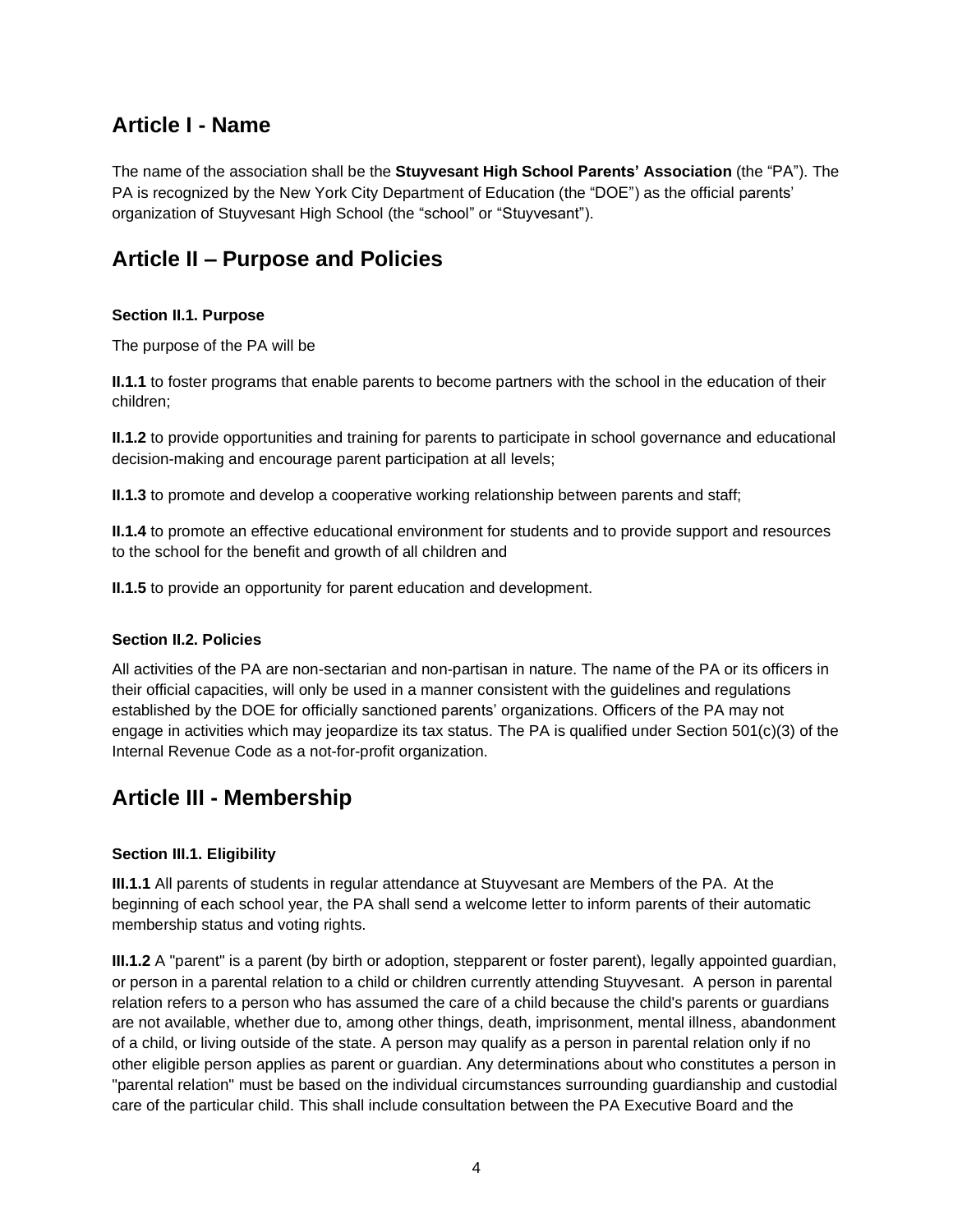Principal. A person who may provide temporary care (i.e., babysitting) for a child or children does not qualify as a person in parental relation under this definition. The denial of membership under this definition may be the subject of a grievance to the Department of Education under Department of Education Regulation A-660.

**III.1.3** A parent may not designate another individual to serve in his/her place as a member of the PA. However, a designated person, as distinct from a "person in parental relation", who is acting in *loco parentis* in place of a parent, for example a caretaker or a noncustodial family member, may have limited participation in the PA, provided they submit a letter to the Principal signed by the parent. Such a designated person may then participate in the PA in place of the parent, but may not serve as a PA officer, or committee chair, or vote.

**III.1.4** All disputes as to either persons in parental relation or designated persons will be referred to the school administration.

### <span id="page-4-0"></span>**Section III.2. Voting Privileges**

**III.2.1** Each parent of a child currently attending Stuyvesant will be entitled to vote separately on all matters submitted for vote to the General Membership.

**III.2.2** Members must be present to vote, either in person or remotely. Voting by proxy, absentee ballot, or email is not allowed. In these bylaws, any required vote, whether by majority or two-thirds, by either the General Membership or the Executive Board, shall be understood to mean by those members present (either in person or remotely) and voting.

**III.2.3** A designated person under Section III.1.3 may vote only in place of a parent.

### <span id="page-4-1"></span>**Section III.3. Payment of Dues**

**III.3.1** The payment of dues is not a prerequisite for participation or membership in the PA. Dues are not a requirement for voting or running for elected positions.

**III.3.2** For budgetary purposes the Executive Board, subject to the approval of the General Membership, may establish a suggested annual donation amount.

### <span id="page-4-2"></span>**Section III.4. Restrictions**

**III.4.1** Supervisory staff (Principals, assistant Principals, and supervisors) and parent coordinators are not eligible to become members of the PA, even if they have a child in the school.

**III.4.2** All other categories of school staff are eligible for PA membership if they have a child in the school but are not eligible to serve as members of the PA Executive Board or nominating/election committee. PA members who are employed in the school may not vote or otherwise participate as parent representatives in personnel matters, including tenure recommendations and screening committees for selection of supervisors and administrators, nor may they participate in the selection of parent representatives to school committees.

**III.4.3** PA members and officers must be careful to avoid acting in circumstances in which their personal interests conflict with their interests as PA members or officers.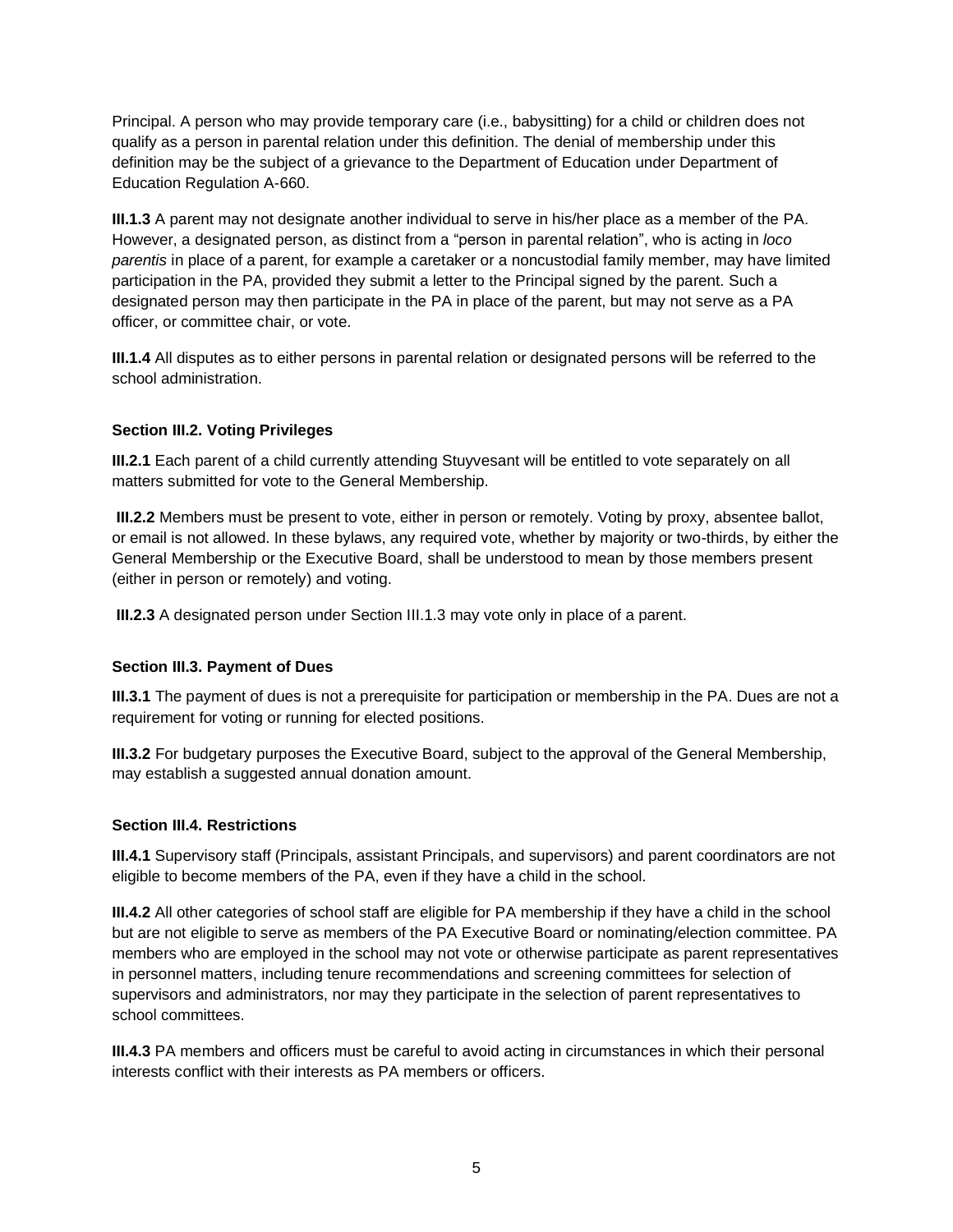# <span id="page-5-0"></span>**Article IV – Elected Positions and Elections**

### <span id="page-5-1"></span>**Section IV.1. Elected Positions**

**IV.1.1** The mandatory officers of the PA shall be: President, Recording Secretary and Treasurer. The PA must elect the mandatory officers between April 1 and the last day of the school year in order to be a functioning PA. The elected positions of the PA are:

### **Officers:**

President or Co-Presidents First Vice-President Second Vice-President Recording Secretary Corresponding Secretary **Treasurer** Assistant Treasurer

### **School Leadership Team Delegates:**

Senior Parent Delegates - One (1) Junior Parent Delegates - Two (2) Sophomore Parent Delegates - Two (2) Freshmen Parent Delegates - One (1)

There will be One (1) Alternate Delegate for each class selected as follows: The candidate for each class delegate with the highest number of votes other than the winning candidate(s) (i.e., the runner-up) will serve as the Alternate Delegate for that class. The Alternate Delegates will be expected to attend all Student Leadership Team (SLT) meetings and shall have the same duties as the SLT Delegates. The Alternate Delegate for a class shall not have the right to vote at any SLT meeting unless one of the SLT Delegates for that class is absent from that meeting.

### **Members-At-Large:**

Senior Parent Member-At-Large - One (1) Junior Parent Member-At-Large - One (1) Sophomore Parent Member-At-Large – Three (3) Freshmen Parent Member-At-Large - Five (5)

**IV.1.2** Hereafter the term "President" will include Co-Presidents when elected.

### <span id="page-5-2"></span>**Section IV.2. Term of Office**

**IV.2.1** The term of office is from July 1 through June 30, except for those positions elected in the fall or through an expedited election, for which the term will be from the date of election through June 30.

**IV.2.2** All positions are elected for one term. The number of terms for which an individual may serve in any position is not limited as long as the individual is elected in accordance with these bylaws.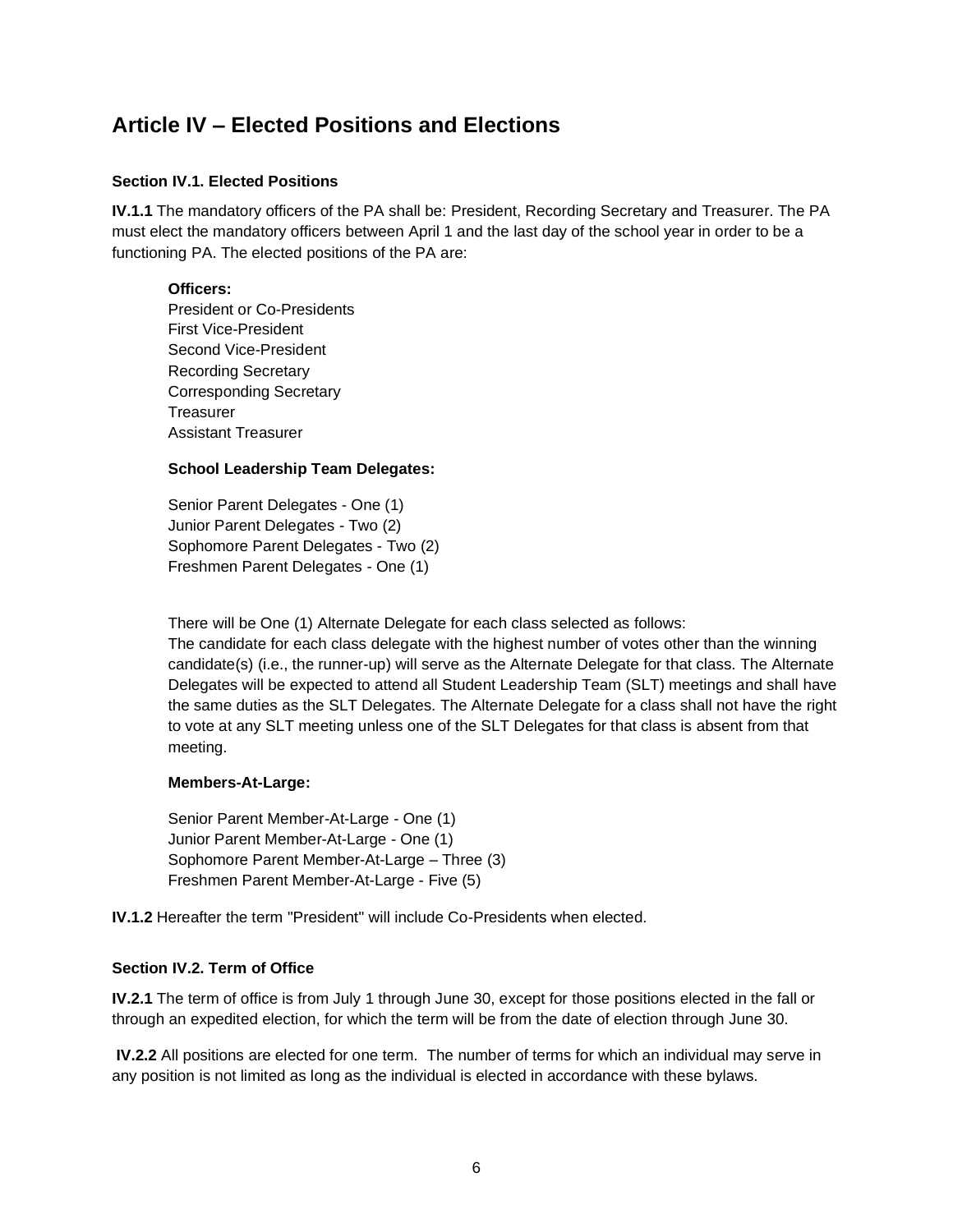### <span id="page-6-0"></span>**Section IV.3. Eligibility**

**IV.3.1** Eligibility for elected positions is limited to parents, as defined in Section III.1, and as further limited by Section III.4.2.

**IV.3.2** Parents of incoming students who do not currently have a student enrolled in Stuyvesant may not stand for election until their child is enrolled and attending Stuyvesant.

**IV.3.3** A person may run as a candidate for President either alone or as part of only one Co- President team. No individual may stand singly for a position of Co-President. Two people must run together as a slate in order to serve together.

**IV.3.4** Individuals may hold only one PA elected position, with the exception that individuals may hold any one of the seven officer positions and be a School Leadership Team Delegate. Parents may not simultaneously hold positions as Parent Member-At-Large and Parent Delegate to the School Leadership Team. The individual elected President will automatically occupy the SLT position reserved for the President. Therefore, if such an individual was also running for SLT delegate, his/her candidacy would be disregarded when determining the elected SLT delegates. If a candidate for Co-President is also a candidate for an SLT position, the candidates for Co-President must disclose prior to the election which Co-President will assume the SLT position reserved for the President. The other Co-President is eligible for election to the School Leadership Team in his/her own right.

### <span id="page-6-1"></span>**Section IV.4. Duties of Officers**

### **IV.4.1** President

a. The President will be the chief executive officer of the PA and will have the general powers and duties of supervision and management, including authorization to expend PA money within limits set by the Executive Board. The President will have the authority to negotiate and execute agreements on behalf of the PA, when so authorized by the General Membership.

b. The President will preside over all meetings of the PA (except for the portion of the May General Meeting that pertains to the election of new officers). The President is a member, *ex officio,* of all committees, except the Nominating Committee.

c. The President shall consult with the Principal, as needed, on behalf of the Executive Board and the General Membership.

d. The President will appoint all Committee Chairs after discussion with the Executive Board and with approval of the General Membership.

e. The President, with the approval of the Executive Board, will designate a Member or Members to update the PA Handbook each year and to post an up-to-date copy of the Handbook on the PA website.

f. The President (or one Co-President) is a Delegate to the SLT. If the President or both Co-Presidents are unable to serve as Delegate to the SLT, another elected Executive Board member may be selected by the President as a replacement Delegate, subject to approval of the General Membership.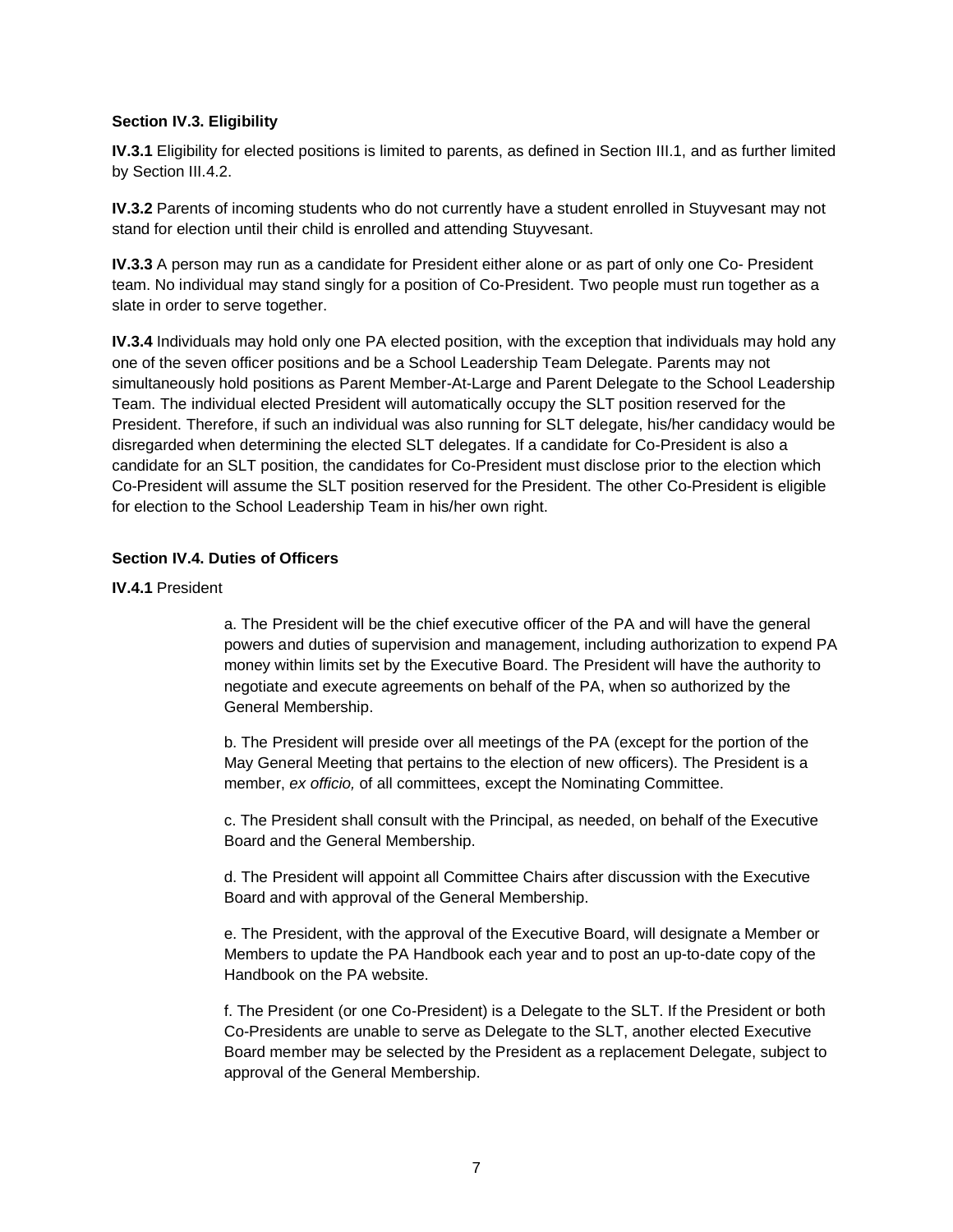g. The President will be one of the two required signatures on checks. In the absence of the President, this responsibility will be delegated to the First Vice-President, and in the absence of the First Vice-President, to the Second Vice-President.

h. In the event there are Co-Presidents, they will equally share the authority and responsibility of the office of President. Each will have one vote on the Executive Board. In the event that Co-Presidents are unable to act in unison with respect to any PA issue, the issue will be decided by the Executive Board.

i. The President may ask any elected officer of the Executive Board to attend meetings or school functions as his/her representative. The President or his/her designee, who must be a member of the PA, shall represent the PA on the Manhattan Borough Presidents' Council, and other similar associations.

j. The President (or Co-Presidents) shall endeavor to ensure that the Executive Board and the general membership are informed of PA business in a timely manner and shall seek advice and counsel from the Board and the membership regarding PA business.

### **IV.4.2** First Vice-President

a. The First Vice-President will assist the President in conducting the business of the PA.

b. The First Vice-President will assume the duties of the President in the temporary absence of the President, or both Co-Presidents.

c. The First Vice-President, in the absence of the President, shall be one of the two signatories on checks.

d. The First Vice-President may be asked by the President to attend meetings or school functions to represent the PA.

#### **IV.4.3** Second Vice-President

a. The Second Vice-President will assist the President and First Vice-President in conducting the business of the PA.

b. The Second Vice-President will assume the duties of the President in the temporary absence of the President and First Vice-President.

c. The Second Vice-President may be asked by the President to attend meetings or school functions to represent the PA.

d. The Second Vice-President, in the absence of the President and First Vice-President, shall be one of the two signatories on checks.

e. The Second Vice-President will serve as Parliamentarian, and must be familiar with *Robert's Rules of Order, Newly Revised* and these bylaws. They will be the final authority at all meetings when issues of procedure arise. In the absence of the Second Vice-President from a meeting, the President will appoint a parliamentarian *pro-tem* for that meeting.

f. The Second Vice-President will assist the President in conducting all elections, except the May election of new officers, which is conducted by the Nominating Committee.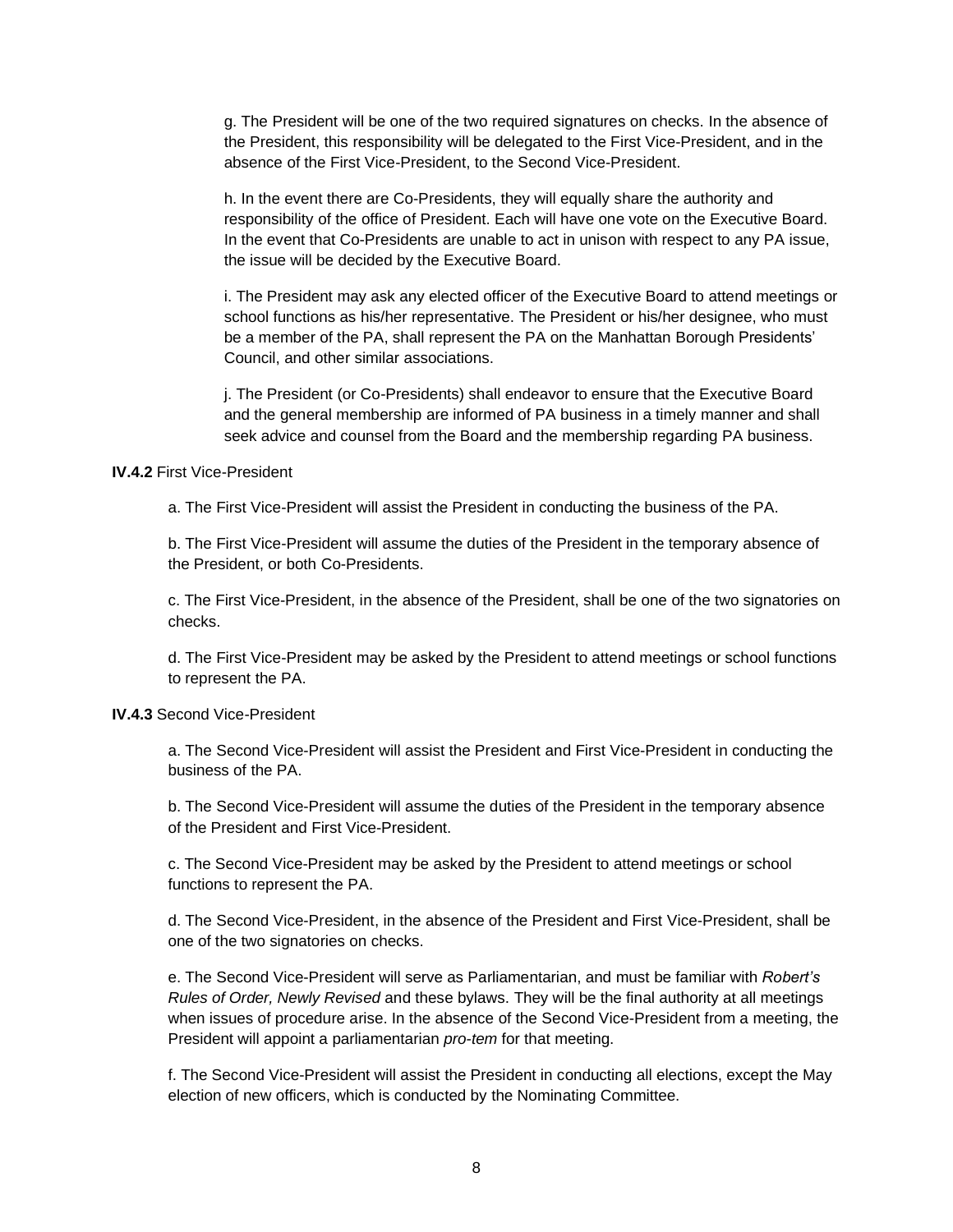#### **IV.4.4** Recording Secretary

a. The Recording Secretary will keep an accurate and permanent record of all meetings of the PA General Membership and the Executive Board (even though Executive Board minutes are not required by the Chancellor's Regulations). This will include notices, agendas, sign-in sheets and materials distributed. In the absence of the Recording Secretary, the President will appoint a secretary *pro-tem* for that meeting.

b. The Recording Secretary will prepare minutes of each PA meeting in time for review and adoption at the following meeting. Adopted minutes will be maintained in the offices of the PA and will be available to members upon request and will be posted on the PA Google Drive. For hybrid or virtual General meetings, the Recording Secretary shall maintain a recording of the video and/or audio of the meeting.

c. The Recording Secretary shall sign and incorporate all amendments into the bylaws and ensure that a copy of each is on file in the Principal's office. The Recording Secretary will ensure that the current bylaws and all amendments are posted on the PA website.

d. The Recording Secretary shall perform any duties of a Corporate Secretary that are not otherwise assigned in these bylaws.

#### **IV.4.5** Corresponding Secretary

a. The Corresponding Secretary is responsible for general correspondence of the PA.

b. The Corresponding Secretary is the primary contact person for email received by the PA, through its web site or otherwise, personally or by proxy.

c. The Corresponding Secretary will notify Executive Board Members of Executive Board meetings, personally or by proxy.

d. The Corresponding Secretary is responsible for publishing the dates of all General Meetings, Special Meetings and Executive Board Meetings in PA newsletters and on the PA website. Dates of Executive Board Meetings will be published in a PA newsletter no later than October of each year.

e. The Corresponding Secretary is responsible for issuing all notices required by these bylaws to the Membership, personally or by proxy.

f. The Corresponding Secretary is responsible for the PA calendar that is published on the PA website, personally or by proxy.

g. The Corresponding Secretary is responsible for maintaining the PA contact lists and message services.

h. The Corresponding Secretary may serve as chair or as a member of the Communications Committee. The Corresponding Secretary will serve as an *ex-officio* member, if not an official member of the committee.

#### **IV.4.6** Treasurer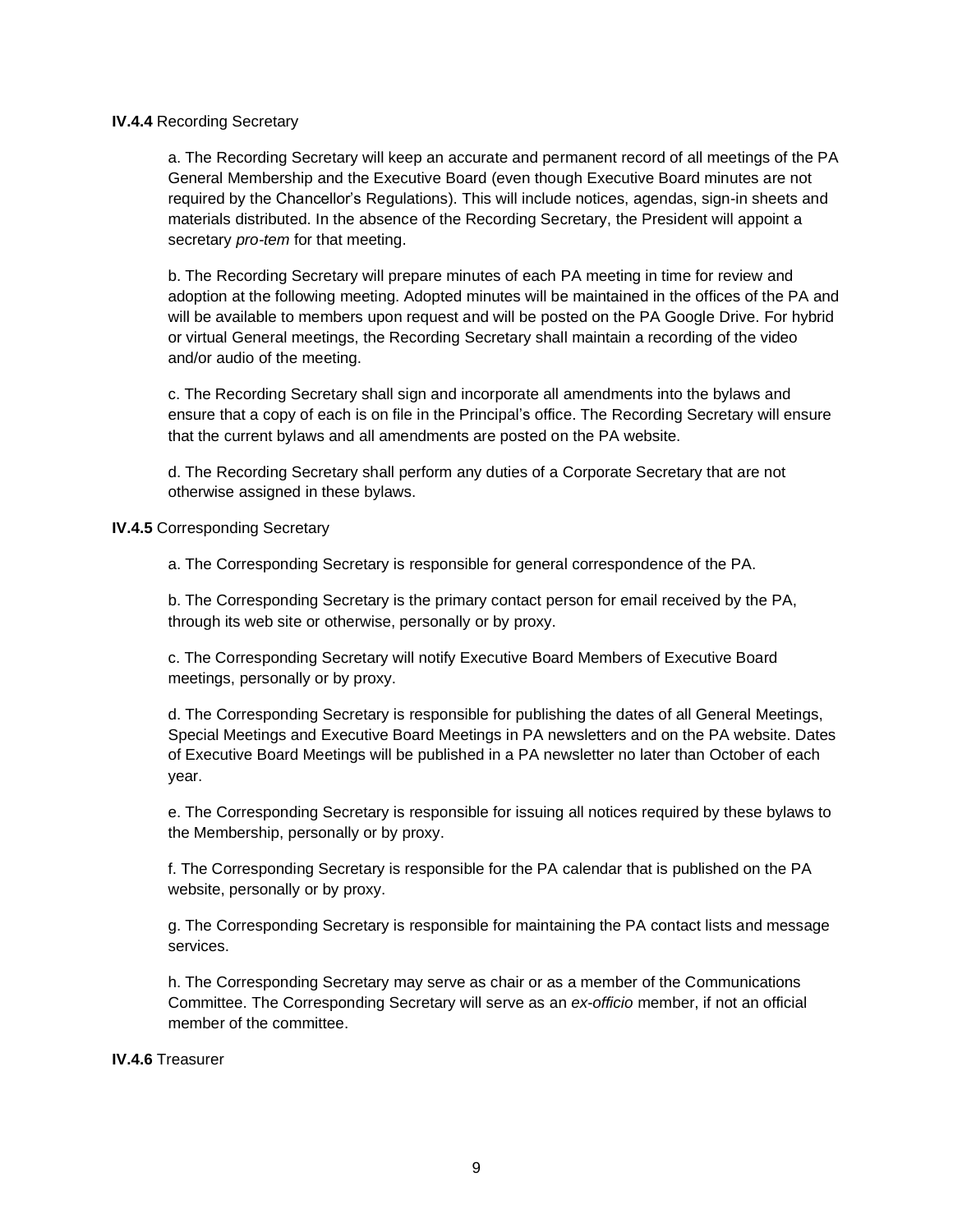a. The Treasurer is responsible for all financial affairs and funds of the PA and will keep a full and accurate account of receipts and disbursement in books belonging to the PA. The Treasurer will deposit all money and other valuables in the name and to the credit of the PA in such depositories as may be designated by the Executive Board.

b. The Treasurer will adhere to and implement all financial procedures established by the PA. The Treasurer will disburse the funds of the PA as authorized by the Annual Budget adopted by the Membership, taking proper vouchers for such disbursements. All such disbursements, whether made by check, draft, electronic check or other orders for the payment of money, will be signed by two signatories, one of which will be the Treasurer, or in his/her absence, the Assistant Treasurer.

c. The Treasurer may serve as chair or as a member of the Appropriations Committee or any Budget Committee. If the Treasurer cannot serve on the committee, the Assistant Treasurer will serve in his/her place. The Treasurer will serve as an *ex-officio* member, if not an official member of the committee.

d. The Treasurer, or Assistant Treasurer, will provide an account of all transactions and of the financial condition of the PA at Regular Meetings of the Executive Board and at General Meetings of the Membership, or upon request of the President or Executive Board.

e. The Treasurer will prepare an Interim Financial Report on the financial status of the PA no later than January 31 of each school year, including income, surplus, expenditures and any unpaid or outstanding financial obligations of the PA. This Interim Financial Report must be filed with the Principal at his/her office no later than January 31 and must also be disseminated to the General Membership in a timely fashion or at a General Meeting.

f. The Treasurer will also prepare a projected or estimated Annual Financial Accounting for the entire school year and present it in the same manner as the Interim Financial Report, no later than the May General Meeting.

g. The Treasurer must present the Audited Financial Report to the General Membership within one month of its completion, but no later than the January General Meeting of the immediately following fiscal year. The Treasurer will serve as Principal contact with the independent CPA/auditor for an annual audit and will be responsible for submitting all reports required by applicable governmental rules and regulations.

h. While any parent is qualified to run for, and be elected, Treasurer, it is recommended that candidates for Treasurer have prior experience serving as Assistant Treasurer or be qualified, by education or experience, to perform accounting and financial reporting duties.

### **IV.4.7** Assistant Treasurer

a. The Assistant Treasurer works with and under the supervision of the Treasurer.

b. The Assistant Treasurer may serve as chair or as a member of the Appropriations Committee. The Assistant Treasurer will serve as an *ex-officio* member, if not an official member of the committee.

c. If the Treasurer is temporarily unavailable to perform their duties, the Assistant Treasurer will fill his/her position on an interim basis. If the Treasurer is removed from office or can no longer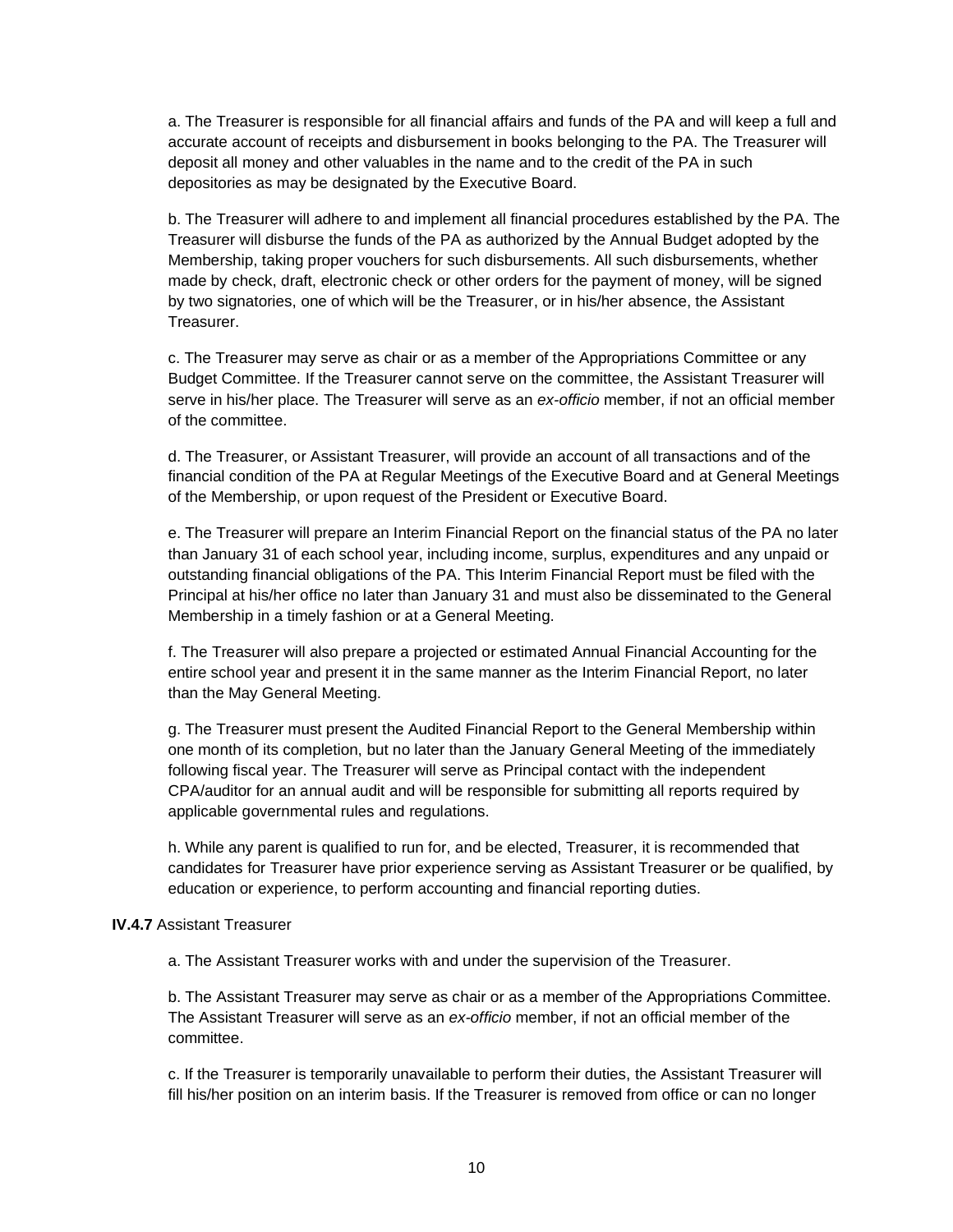perform their duties, the Assistant Treasurer will become Treasurer, serving the remainder of the unexpired term of the Treasurer. The Executive Board will nominate a new Assistant Treasurer to fill the vacancy for the remainder of the unexpired term, subject to ratification by the General Membership.

d. The Assistant Treasurer, in the absence of the Treasurer, shall be one of the two signatories on checks.

### <span id="page-10-0"></span>**Section IV.5. Duties of School Leadership Team Delegates**

**IV.5.1** School Leadership Team Delegates represent the PA on the School Leadership Team.

**IV.5.2** It is the responsibility of the School Leadership Team delegates to solicit issues and ideas from the Executive Board and the general membership, to attend SLT meetings, to represent to the SLT, as appropriate, issues and ideas raised by the Executive Board and the general membership, and to report back to the Board and the membership on the activities and progress of the School Leadership Team.

### <span id="page-10-1"></span>**Section IV.6. Duties of Members-At-Large**

**IV.6.1** Members-At-Large represent their respective class constituencies in the PA.

**IV.6.2** Members-At-Large will attend Executive Board Regular Meetings, General Membership Meetings and other PA events to support and make connections with PA members.

**IV.6.3** Members-at-Large must be actively involved in at least one PA committee of their choosing. Additionally, Members-at-Large may be asked to assist in the performance of such PA work as may be identified by the President.

### <span id="page-10-2"></span>**Section IV.7. Transition; Records**

**IV.7.1** The outgoing Executive Board will arrange for the orderly transfer of records and information of the PA, including an overview of PA transactions for the past school year, to the incoming Executive Board. The Executive Board will convene a meeting in June for this purpose. The Executive Board June Regular Meeting may be used for this purpose.

**IV.7.2** Each officer and each committee chair will transfer all records and property of the PA to the incoming President at the end of the school year to be placed on file in the PA office.

**IV.7.3** Financial records of the PA will be retained for at least seven years and will be disposed of only with the approval of the independent CPA/auditor.

**IV.7.4** Non-financial records of the PA, to include meeting notices, agendas and adopted minutes of PA Executive Board and General Meetings, any authorized video/audio recordings of meetings, bylaws and related amendments, and records of officer elections other than ballots (e.g., Election Certification Form) will be maintained in the office of the PA for a minimum of six years either in physical form or in electronic form, accessible from the PA office.

### <span id="page-10-3"></span>**Section IV.8. Chairing of Committees**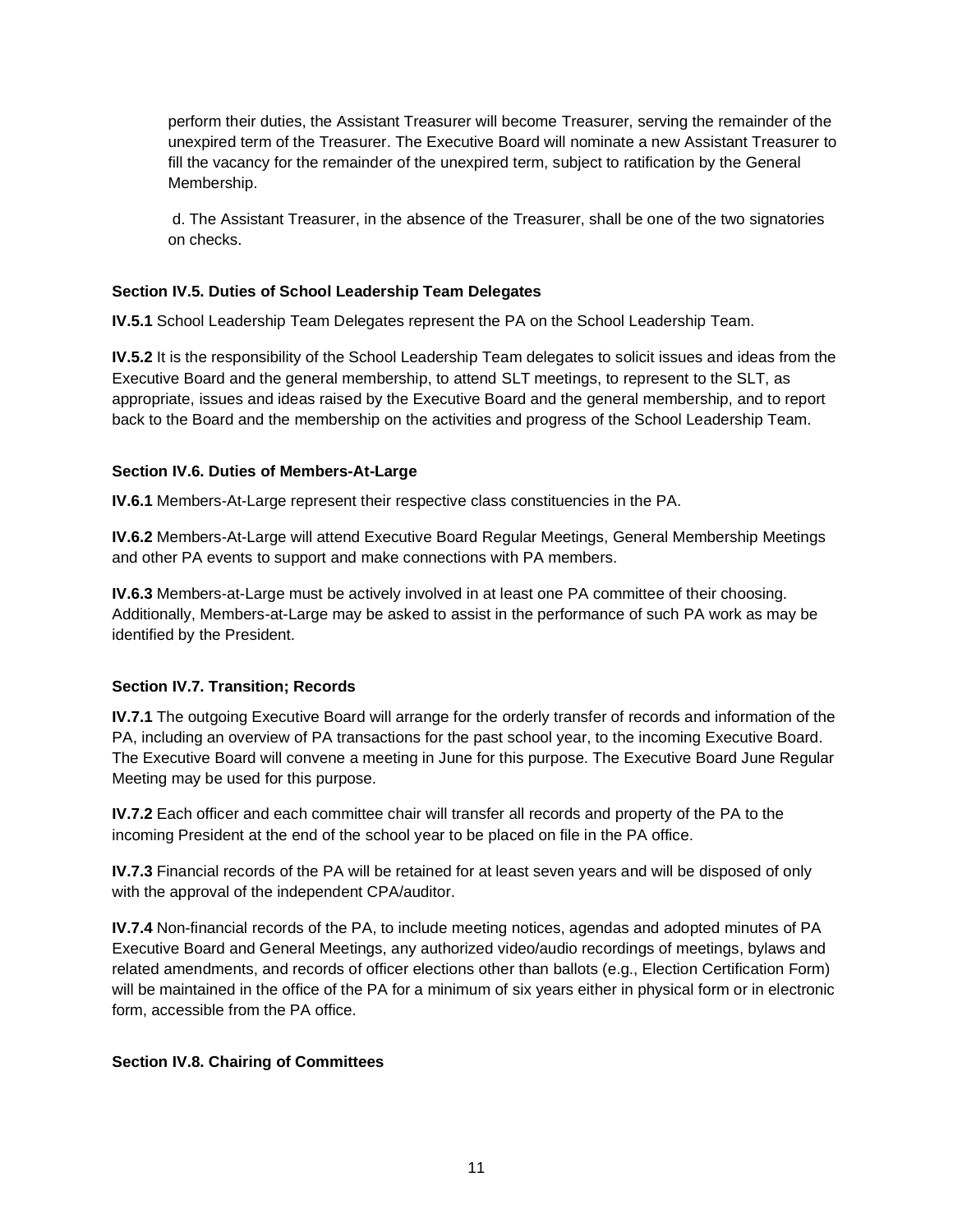Any Member of the General Membership, including Members of the Executive Board, may chair any committee or subcommittee of the PA. However, the President and Members of the PA who are employees of the school may not chair any Standing Committee.

### <span id="page-11-0"></span>**Section IV.9. Spring Election**

**IV.9.1** The Spring election shall be held at a General Membership Meeting that will take place between the second Monday in May and the second Friday in June. The Executive Board must notify the Principal of the date and time of the annual elections by April 15.

**IV.9.2** Elections for the following positions shall be held at the Spring election:

**a. Officers:** President or Co-Presidents First Vice-President Second Vice-President Recording Secretary Corresponding Secretary **Treasurer** Assistant Treasurer

### **b. School Leadership Team Delegates:**

Senior Parent Delegates - One (1) Junior Parent Delegates - Two (2) Sophomore Parent Delegates - Two (2)

Additionally, one SLT Alternate will be elected, as described in Section IV.1 for each of the Senior, Junior and Sophomore Parent Delegates.

### **IV.9.3** Nominating Committee

a. A Nominating Committee will be formed yearly for the purpose of reaching out to the PA General Membership, in appropriate languages, to recruit candidates for the elected positions of the PA. The Committee must publicize the election in multiple ways to attempt to attract a diverse and representative group of candidates. The Nominating Committee will be responsible for conducting General Elections. If possible, ballots should contain instructions in the languages spoken by parents, as appropriate.

b. Notice of the formation of the Nominating Committee will appear on the PA website and in the weekly member emails at least 10 school days prior to the April General Membership Meeting.

c. The Nominating Committee will consist of a minimum of three and a maximum of seven members. A minority of the Nominating Committee will be selected by the Executive Board, subject to ratification by the general membership at the April meeting. None of the members of the Nominating Committee may be mandatory officers or planning to run for office. School staff are not eligible to serve as members of the Nominating Committee, even if they have a child in the school. Individuals whose employment is located at the school, but who are paid by a non-DOE funding source for a program that is not part of the regular school day are exempted from this restriction.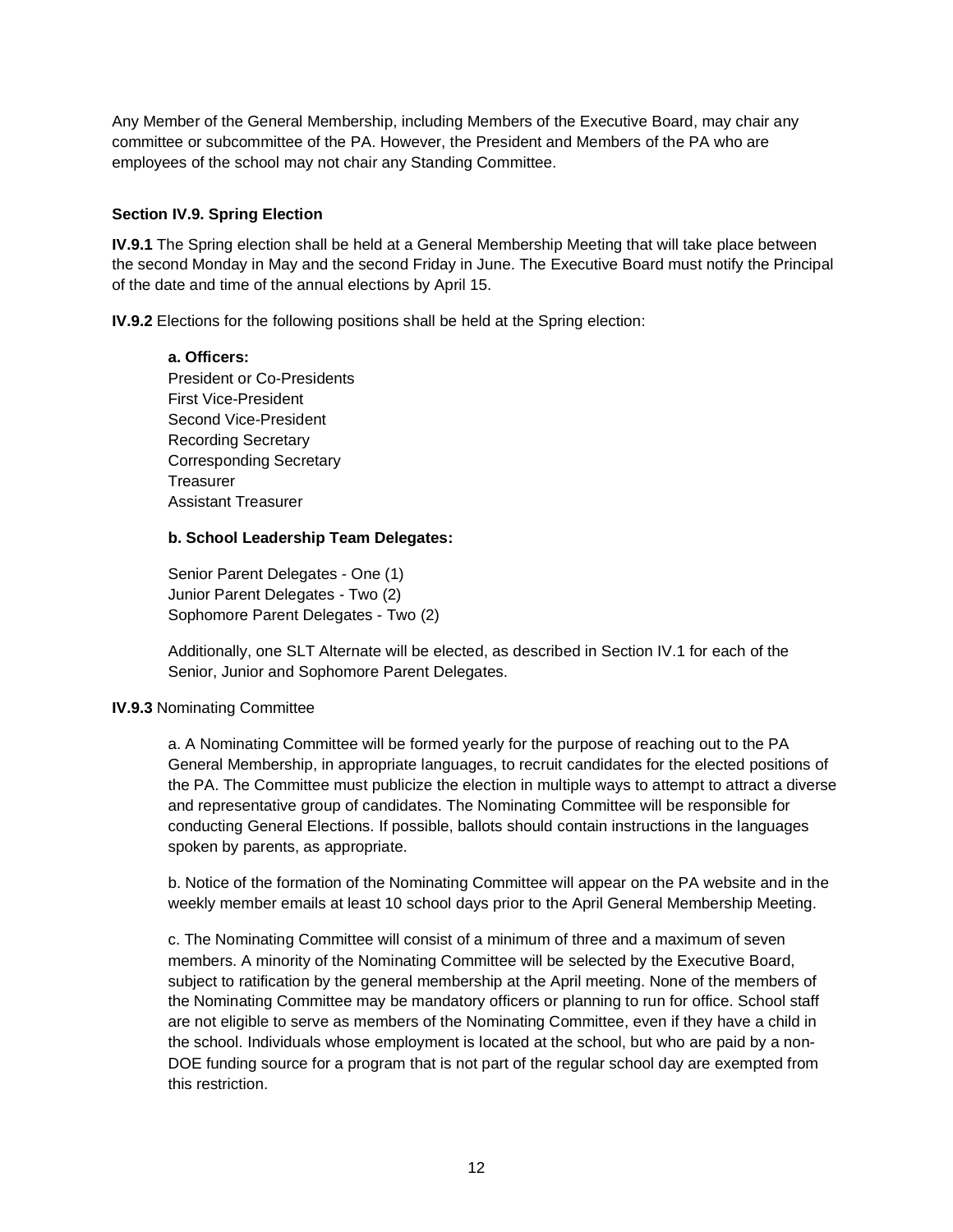d. Members of the Nominating Committee are not eligible to stand for any office.

e. At its first meeting, the Nominating Committee will select one of its members to serve as Chair.

f. The Nominating Committee will canvass the Membership in writing for nominations for candidates for the positions for which elections will be held.

g. General Members may nominate themselves or other Members. The Nominating Committee will ensure that all nominees are eligible to serve in the positions for which they are nominated and will include all qualified candidates on the ballots.

h. At the April General Meeting the Nominating Committee will announce the Spring elections and invite nominations to be made in writing to the Nominating Committee until 11:59 p.m. of the day that is 7 days before the date of the General Meeting at which elections will be held. If the Nominating Committee receives no nominations for one or more PA offices or SLT representatives, the Nominating Committee may extend the deadline for receiving nominations to no later than 2 days before the day of the election. Any extension must be posted on the PA website and a notice emailed to Members within 24 hours of the original deadline.

### **IV.9.4 Notice**

a. The Executive Board will draft a written notice of Election Meeting in compliance with Chancellor Regulation A-660 I.D.5.b. along with a description of the positions to be filled and submit it to the Principal in time for it to be distributed to members at least 10 calendar days before the General Membership Meeting at which the Spring elections will be held.

### <span id="page-12-0"></span>**Section IV.10. Fall Elections**

**IV.10.1** Elections will be held at the September General Meeting but no later than October 15 to fill the following positions:

a. Officers and School Leadership Team Delegates, including SLT Alternates: Any nonmandatory officer positions or School Leadership Team Delegate positions that were not filled in the Spring election or for which a vacancy has occurred and has not otherwise been filled pursuant to these bylaws.

- b. Freshman Parent Representative One (1)
- c. Freshman Parent Representative: Alternate One (1)
- d. Members-At-Large:
	- Senior Parent Member-At-Large One (1)
	- Junior Parent Member-At-Large One (1)
	- Sophomore Parent Member-At-Large Three (3)
	- Freshmen Parent Member-At-Large Five (5)

**IV.10.2** Nominations for these positions will be accepted until 11:59 p.m. of the day that is 7 days before the September Meeting. If the Nominating Committee receives no nominations for one or more grade levels or the SLT representative position, the Nominating Committee may extend the deadline for receiving nominations to no later than 2 days before the day of the election. In addition to written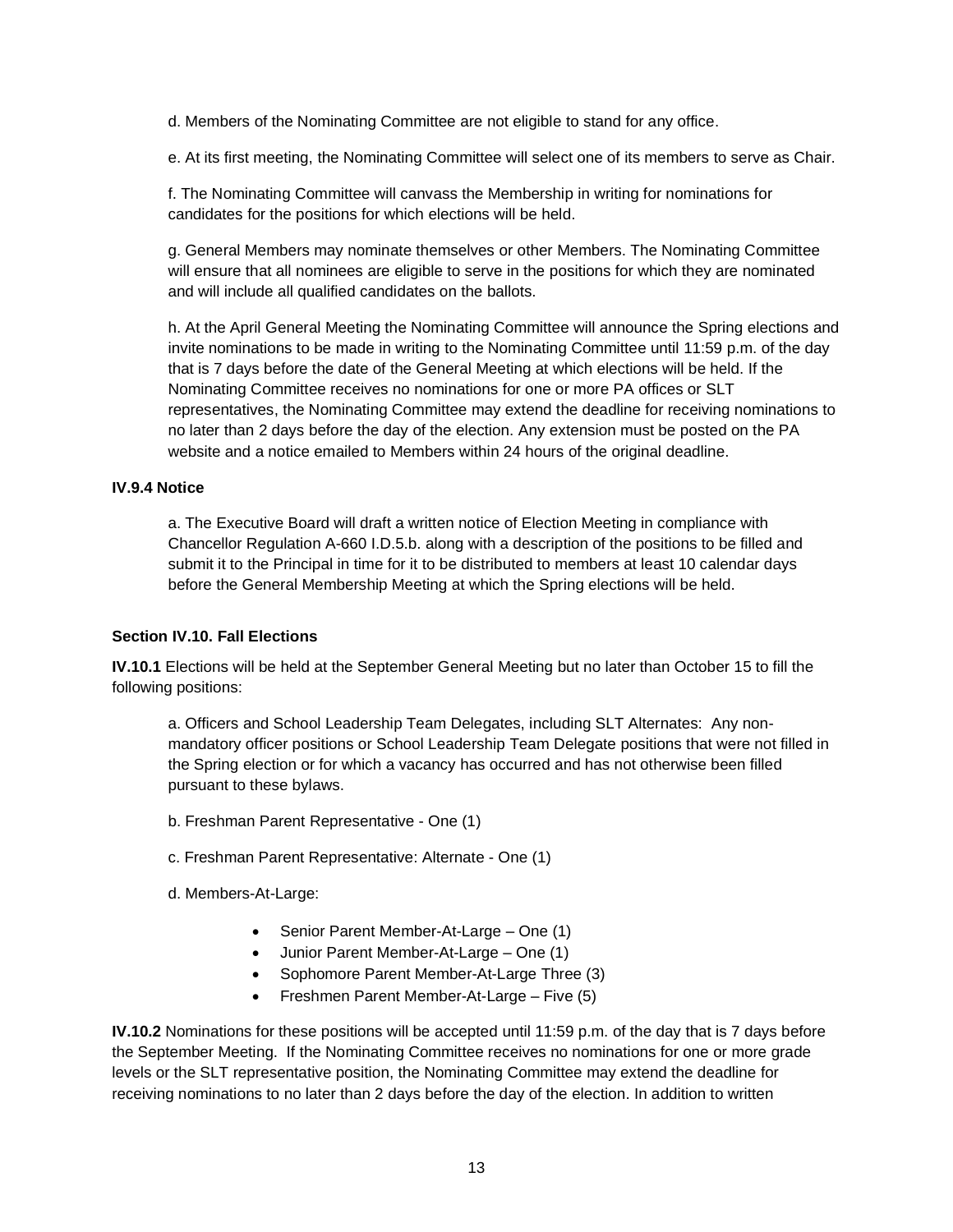nominations, the Nominating Committee may also provide an opportunity to accept nomination from the floor at a general membership meeting prior to the close of nominations. Any extension must be posted on the PA website within 24 hours of the original deadline. If after nominations have closed there is still no candidate for a position, nominations for that position may be accepted from the floor the night of the election.

**IV.10.3** The Nominating Committee will conduct the Fall elections.

**IV.10.4** The Executive Board will draft a written notice of Election Meeting in compliance with Chancellor Regulation A-660 I.D.5.b. and submit it to the Principal in time for it to be distributed to members at least 10 calendar days before the election meeting.

**IV.10.5** Notice of the Fall election, and a description of positions to be filled, will be distributed to Members not less than 10 calendar days prior to the date of the September meeting.

### <span id="page-13-0"></span>**Section IV.11. Elections and Ballots**

**IV.11.1**. Elections must only be conducted in an in-person meeting or a meeting on a virtually remote platform. Conducting elections in a hybrid meeting is not permitted. Voting during an in-person meeting may be conducted through electronic means without being considered a hybrid meeting.

**IV.11.2** Each candidate for contested office will have a minimum of 30 seconds to speak on their own behalf prior to vote. The specific time allotted may be longer and will be determined by the Nominating Committee for the Spring General Election and by the Executive Board for all other elections. All candidates must be given an equal opportunity to participate in all mechanisms for addressing the membership. If a candidate is not present at an Election, another member may read the candidate's statement.

**IV.11.3** Unless another procedure has been approved by the Executive Board and specified in writing to candidates no less than 10 calendar days before an election, the following procedure will apply to campaign literature: Candidates may provide a short statement of no more than 150 words, or as the Executive Board otherwise determines in advance of the election, to be distributed by the PA without endorsement electronically, and/or posted on PA social media or websites, at least 24 hours before the election. Guidance should be provided to candidates about when they should submit information. Additionally, candidates are allowed to provide one sheet of written information in support of their candidacy for office. Each candidate will be provided with the number representing their name on the Ballot and that number must appear at the top of their written information. All candidate statements must be appropriate. Inappropriate material includes material that is disparaging, defamatory, obscene, or disruptive to the educational process.

**IV.11.4** No materials in support of a candidate or a slate of candidates may be distributed or posted on school premises or on the school's website by any candidate, supporter, PA executive board, or PA committee. Candidates who violate this provision, directly or indirectly, will be subject to disqualification and may be deemed ineligible for office for that election year.

**IV.11.5** Voting will be by secret ballot. Ballots will be distributed to Members as they sign the sign-in sheet for the General Meeting at which the election is being held. For virtual remote platform (VRP) elections, a VRP polling feature, Google form or other electronic voting mechanism may be utilized. Voting by proxy, absentee ballots, or email is not permitted. The Principal or designee (who must be a school employee) must verify each individual's eligibility to vote before counting such individual's ballot. A process to verify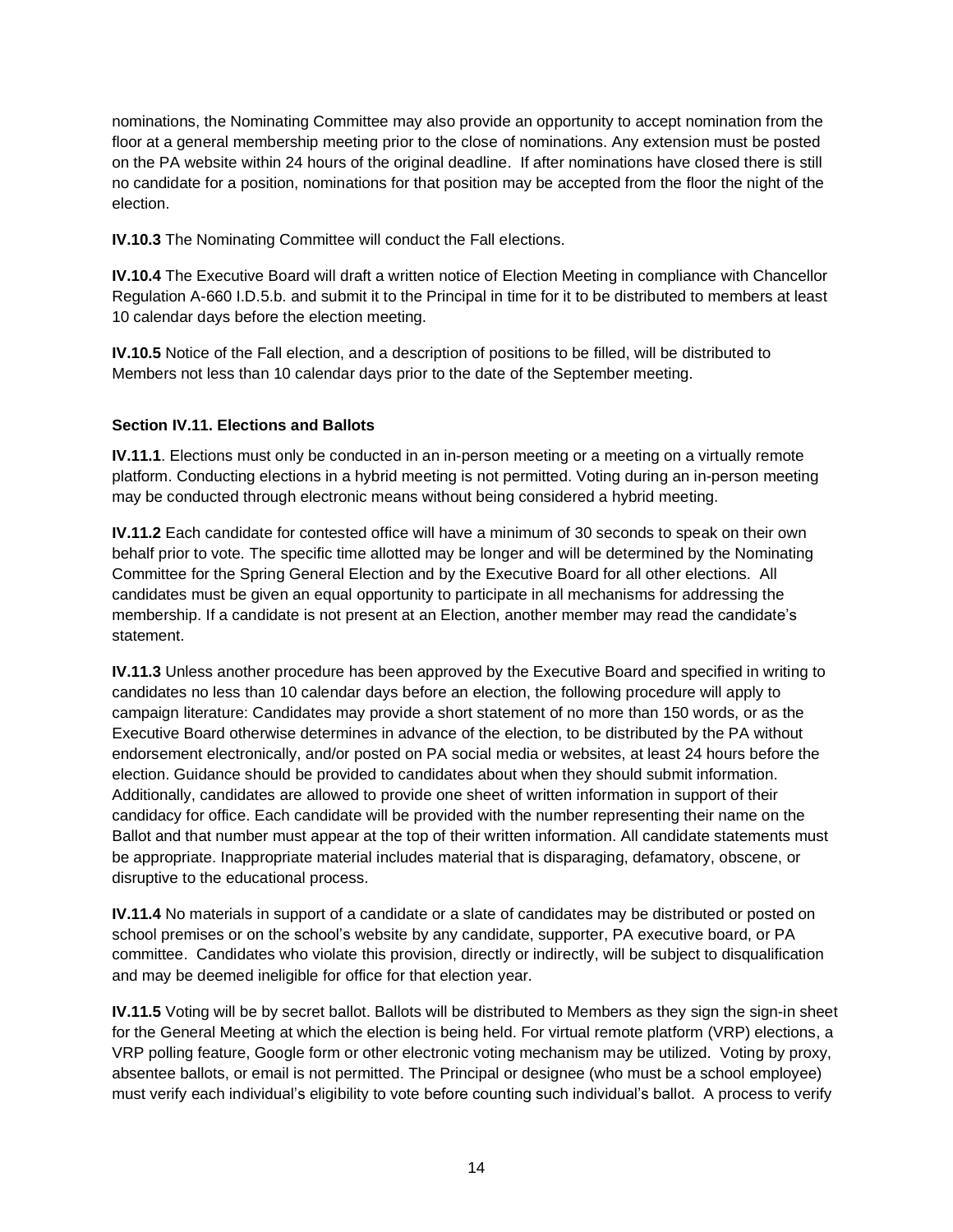member eligibility must be determined in cooperation with the school administration prior to the election meeting that best suits the school community. Verification may include, but is not limited to, the use of a unique code for eligible voting members, or a pre-registration process.

**IV.11.6** For those positions for which there is only one candidate, election shall be by motion and voice vote of the Membership. This will be included in the minutes.

**IV.11.7** Ballots will be prepared with the names of the candidates appearing on the Ballot in alphabetical order under the title of the position for which they are nominated.

**IV.11.8** Ballots will be counted immediately following the election. For in-person elections, this will be done in the meeting room or in the Principal's office, with at least three observers from the general membership present. For VRP elections, votes will be tabulated within the chosen electronic voting mechanism by a member (or members) of the Nominating Committee, with further verification of ballots by the Principal or designated school employee (as described in Section IV.11.5). The Nominating Committee or the President will announce the results as soon as practicable after the votes have been tabulated provided that the number of votes for each candidate will not be included in the announcement.

**IV.11.9** Ballots will be retained for one year in the PA office.

**IV.11.10** For VRP voting, a printed record of electronic ballots must be maintained among the records of the PA and be made available upon request. Records of VRP votes must be retained by the PA for one year or until the determination of any grievance filed concerning the election, whichever is later.

**IV.11.11** Election results must be recorded on the PA/PTA Election Certification Form, signed by the Principal or his/her designee, before the election meeting is adjourned. The designee must be a school employee other than the parent coordinator. By signing the Election Certification Form, the Principal or designee certifies that the nomination and election process was conducted in accordance with Chancellor Regulation A-660 and these bylaws. The signed certification form must be retained by the PA, with a copy filed in the Principal's office and with the appropriate superintendent. The Principal, parent coordinator, or school web master must update the School Parent Leader Contact Information System (SPLCI), accessible through the Principal's Portal, within 5 calendar days of the election.

### <span id="page-14-0"></span>**Section IV.12. Vacancies**

**IV.12.1** Officer vacancies must be filled by succession or election. A vacancy occurs when an officer resigns or is removed from the position. Officers who wish to resign their positions once an election has been certified must submit their written resignation to the Recording Secretary and immediately turn over all PA records. When an officer vacancy is created by resignation or removal, the PA Executive Board must notify the membership in writing within 5 calendar days and specify whether the vacancy will be filled by succession or special election, or expedited election.

**IV.12.2** Officers may choose to retain their positions and not succeed to a vacant office. In the event an officer chooses to retain their position, the option to succeed into the vacancy moves to the next officer in the succession hierarchy. Any mandatory offices (i.e., President, Treasurer, and Recording Secretary) that remain vacant after the order of succession has been followed must be filled by means of an expedited election.

**IV.12.3** If one or two mandatory officer vacancies cannot be filled by succession prior to the start of the school year, the remaining Executive Board members must conduct an expedited election to fill all mandatory officer vacancies by October 15. If all three mandatory offices are vacant and cannot be filled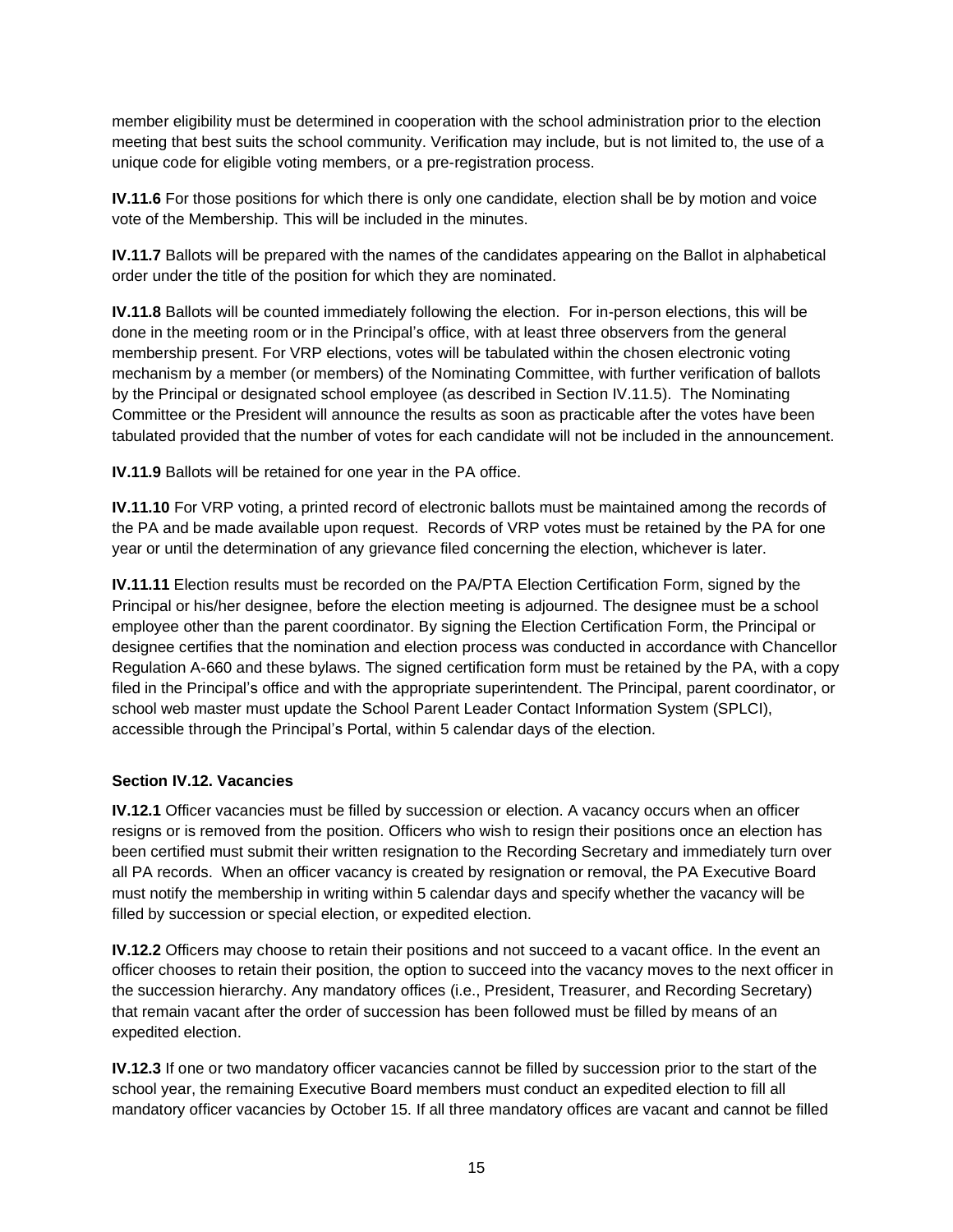by succession prior to the start of the school year, the Principal must follow the process for reestablishing the PA outlined in the A-660 Section I.B.

**IV.12.4** If a mandatory office becomes vacant after the start of the school year and cannot be filled by succession, the expedited election process outlined in the A-660 must be followed. If a non-mandatory office becomes vacant after the start of the school year and is not filled by succession, the Executive Board may conduct either an expedited election or a special election that follows the format and process of a Fall Election as described in Section IV.10.

**IV.12.5** Upon the resignation or removal of a Co-President, the remaining Co-President must choose whether to serve alone for the remainder of the term or resign so that the position can be filled by succession or expedited election.

**IV.12.6** The ranking of officers for succession purposes shall be 1) First Vice President, 2) Second Vice President, 3) Recording Secretary, 4) Corresponding Secretary, 5) Treasurer, 6) Assistant Treasurer.

**IV.12.7** In the event of a vacancy in a School Leadership Team Delegate position, the Alternate Delegate for the same class shall succeed to the position. If the School Leadership Team Delegate position is not filled by succession, the Executive Board may conduct either an expedited election or a special election that follows the format and process of a Fall Election as described in Section IV.10.

### <span id="page-15-0"></span>**Section IV.13. Disciplinary Action**

**IV.13.1** Grounds for removal from office for any elected Executive Board Member include:

a. Any officer who fails to fulfill the duties of office as outlined in these bylaws, Article IV.4.

b. Any officer who accrues 3 consecutive unexcused absences from the Executive Board.

c. Any officer who poses a threat to the safety and well order of the PA or larger school community.

d. Any officer who exercises behavior unbefitting the office as determined by the general membership.

e. Any officer who commits a violation of laws, policies, rules and regulations or threatens the rights of students, parents and staff may be removed from office by the recommendation of the investigatory entity.

**IV.13.2** The President may remove (i) a Committee Chair with the approval of the Executive Board; (ii) a Subcommittee Chair after consultation with the Chair of the Committee to which the Subcommittee reports; or (iii) a Special Committee Chair at any time.

**IV.13.3** PA officers may be removed for unsatisfactory performance by recommendation of the Executive Board or a motion from a member and two thirds vote of the membership. Any elected Executive Board Members accused of misconduct or neglect of duty may be removed only after:

a. A motion is presented by any PA Member during any General Meeting to appoint a Review Committee. The motion must be approved by a simple majority of the General Membership present and voting.

b. The majority of the Review Committee must be from the General Membership.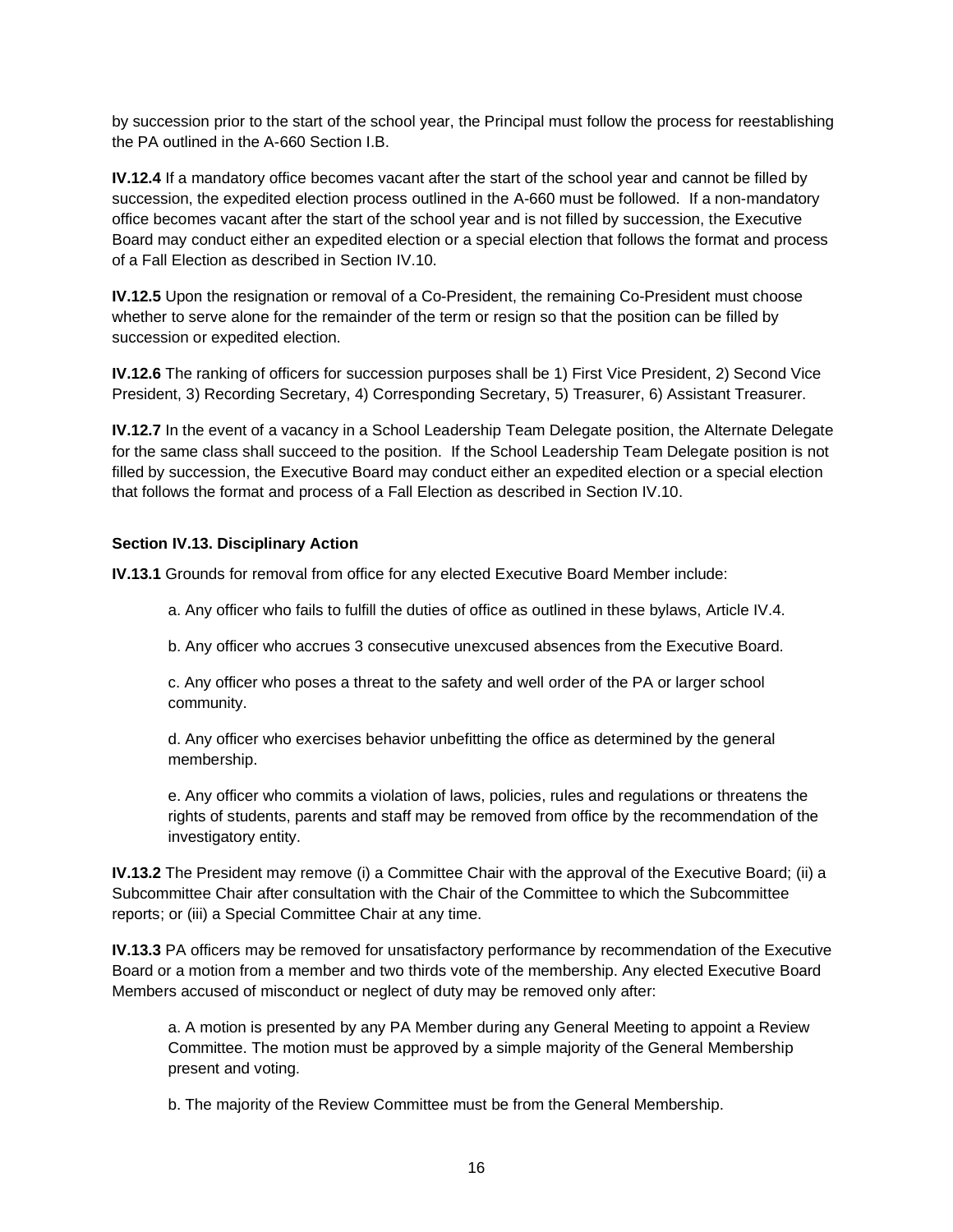c. The Review Committee must conduct its Review according to Department of Education guidelines.

d. The Review Committee must investigate and report its findings to the General Membership within 30 days.

e. The vote on a motion to remove an officer will take place at the next general membership meeting, after the review committee's written recommendation has been completed. The Membership present at the meeting will decide by a two-thirds vote to remove or absolve. The PA notice of the General Meeting must cite that a vote will be taken by the Membership regarding disciplinary action.

**IV.13.4** In the event that the Treasurer is the subject of a review, the Executive Board shall appoint the Assistant Treasurer to fulfill all the functions of the Treasurer until such time as the Treasurer is absolved or a new Treasurer is elected.

# <span id="page-16-0"></span>**Article V - Executive Board**

### <span id="page-16-1"></span>**Section V.1. Purpose**

**V.1.1** The PA will have an Executive Board (the "Executive Board" or "PA Executive Board") whose duty it is to plan and direct the work necessary to carry out the programs and policies adopted by the General Membership.

**V.1.2** The Executive Board must meet with the Principal at least four times a year. These meetings may be regularly scheduled or ad hoc meetings and may include Executive Board Meetings or General Membership Meetings.

### <span id="page-16-2"></span>**Section V.2. Powers**

The Executive Board governs itself and the PA, consistent with these Bylaws, Department of Education rules and guidelines and applicable law. The Executive Board will have and may exercise only those additional powers and authority specifically conferred to it by the General Membership of the PA. All decisions made at Executive Board meetings (except for routine administrative matters) are subject to ratification by the General Membership at the next General Meeting.

### <span id="page-16-3"></span>**Section V.3. Executive Board Composition**

**V.3.1** Beginning on July 1, the Executive Board will consist of the seven newly elected Officers of the PA (eight if there are Co-Presidents) and the five newly elected School Leadership Team Delegates and their alternates.

**V.3.2** Upon conclusion of the Fall election, the ten newly elected Members-At-Large and the one newly elected Freshman School Leadership Team Delegate will join the Executive Board.

**V.3.3** Chairs of PA Standing Committees will become members of the Executive Board upon ratification of their appointment by the General Membership.

**V.3.4** Members of the Executive Board are expected to attend all Executive Board meetings and General Membership Meetings.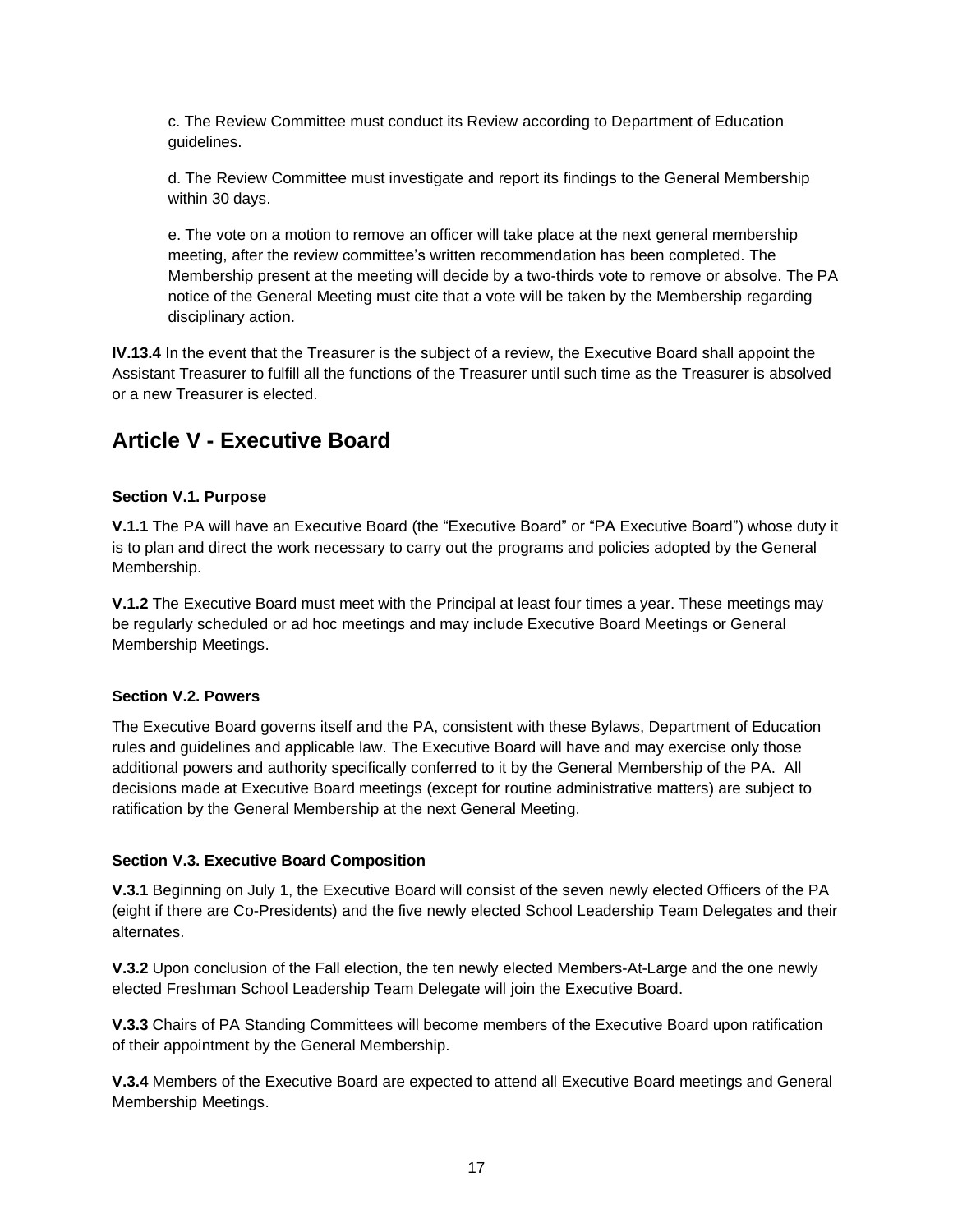### <span id="page-17-0"></span>**Section V.4. Voting**

**V.4.1** Each elected officeholder, including both Co-Presidents, shall have one vote.

**V.4.2** Each Chair of a Standing Committee will have one vote. However, if a Standing Committee has Co-Chairs, one vote will be split equally among the Co-Chairs. If a Co-Chair is also an elected officeholder with one vote of his or her own, the remaining Co-Chair(s) will have the full one vote allotted to that Standing Committee. In any event no member will have more than one vote. SLT delegates will also have one vote. SLT Alternate Delegates cannot vote, unless acting in the stead of an SLT Delegate from the same class and/or the SLT Alternate is serving in some other capacity on the Executive Board with a voting right.

**V.4.3** Members must be present to vote, either in person or remotely. Voting by proxy is not permitted.

# <span id="page-17-1"></span>**Article VI - Meetings**

### <span id="page-17-2"></span>**Section VI.1. General Membership Meetings**

**VI.1.1** General Meetings of the PA will be held monthly from September through June. A minimum of nine meetings is required to be held each year. Meetings shall be held on the third Tuesday of each month commencing at 7:00 p.m. unless notice is given to PA members of another date or time.

**VI.1.2** Notice of the upcoming General Meeting will be posted on the PA website and announced in PA newsletters at least 10 calendar days before each General Meeting.

**VI.1.3** A calendar of the PA General Meetings for the full year will be available no later than the September General Meeting and will be posted on the website.

**VI.1.4** All parents (as defined in Article III, Sec. I) may attend and participate at meetings, and may speak to agenda items, and participate subject to restrictions in these Bylaws.

**VI.1.5** Individuals who are not members of the PA may attend as observers but may speak and otherwise participate only at the discretion of the chair.

### <span id="page-17-3"></span>**Section VI.2. Special Membership Meetings**

**VI.2.1** The President may call a Special Meeting of the Membership when deemed necessary.

**VI.2.2** A Special Meeting may also be called by Members by submission of a petition to the Corresponding Secretary. The petition must specify the agenda and be signed by at least fifty Members.

**VI.2.3** Notice of any Special Meeting must specify the agenda for such a meeting and the agenda must be sent to the entire Membership. The meeting may take place no earlier than 48 hours after written notice has been made to the Membership and must occur within 10 calendar days of the notice or valid petition.

### <span id="page-17-4"></span>**Section VI.3. Executive Board Meetings**

**VI.3.1** The Executive Board will hold Regular Meetings on the first or second Tuesday of each month from September to June at 6:30 p.m. unless notice is given to PA members of another date and time. The first Regular Meeting of the Executive Board will take place prior to the first General Meeting of the PA. All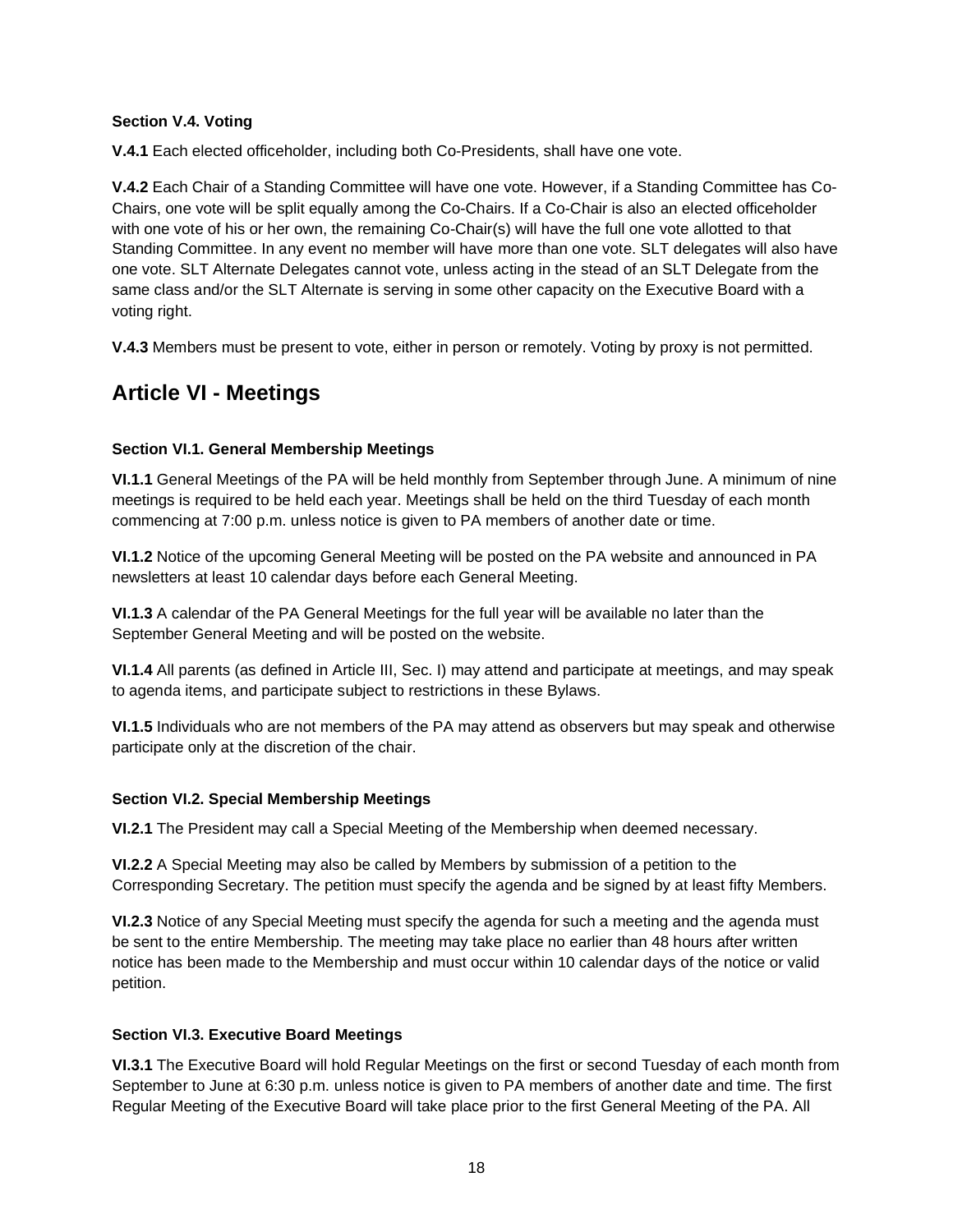Regular Meetings of the Executive Board are open to General Members, who should be allowed to speak when recognized by the meeting chair but may not vote. Individuals who are not members of the PA may attend only at the discretion of the chair. Minutes of Executive Board Meetings will be kept by the Recording Secretary. The Executive Board may hold other meetings as it deems necessary with proper notice to the Executive Board Members.

**VI.3.2** Dates of Executive Board Regular Meetings for the remainder of the school year will be posted on the PA website.

### <span id="page-18-0"></span>**Section VI.4. Special Meetings of the Executive Board**

**VI.4.1** A Special Meeting of the Executive Board may be called by the President, as necessary.

**VI.4.2** A Special Meeting of the Executive Board may also be called by a specific request of at least five members of the Executive Board and filed with the Corresponding Secretary.

**VI.4.3** The Recording Secretary will notify all Executive Board members by email or phone of such meeting, as well as posting a notice to the general membership. This notice will specify all agenda items for the Special Meeting of the Executive Board. The meeting may take place no earlier than 48 hours after notice has been given.

**VI.4.4** Special Executive Board meetings are open only to PA Members; individuals who are not members of the PA may attend only with the approval of the Executive Board.

### <span id="page-18-1"></span>**Section VI.5. Quorum**

**VI.5.1** General Membership Meetings – Eight members including at least two Executive Board Members present will constitute a quorum for a duly constituted meeting of the PA. During hybrid meetings, members participating from remote locations may be counted towards quorum. At least one Executive Board Member must be present at Stuyvesant to conduct a meeting in a hybrid format.

**VI.5.2** Executive Board Meetings - Eight of the elected members of the Executive Board will constitute a quorum for all Executive Board Meetings. During hybrid meetings, members participating from remote locations may be counted towards quorum.

**VI.5.3** Information Meetings sponsored by the PA, such as financial aid seminars for example, are not considered official meetings and do not require notice or quorum. However, every effort will be made to provide ample notice to the Membership of Information Meetings and to encourage attendance.

### <span id="page-18-2"></span>**Section VI.6. Order of Business**

**VI.6.1** The order of business at General Meetings will conform to *Robert's Rules of Order, As Revised*, adapted as follows:

- 1. President's Report and Announcements
- 2. Presentation of Minutes of previous General Meeting
- 3. Report of the Treasurer
- 4. Standing Committee Reports (upon request)
- 5. School Leadership Team Report
- 6. Special Committee Reports (upon request)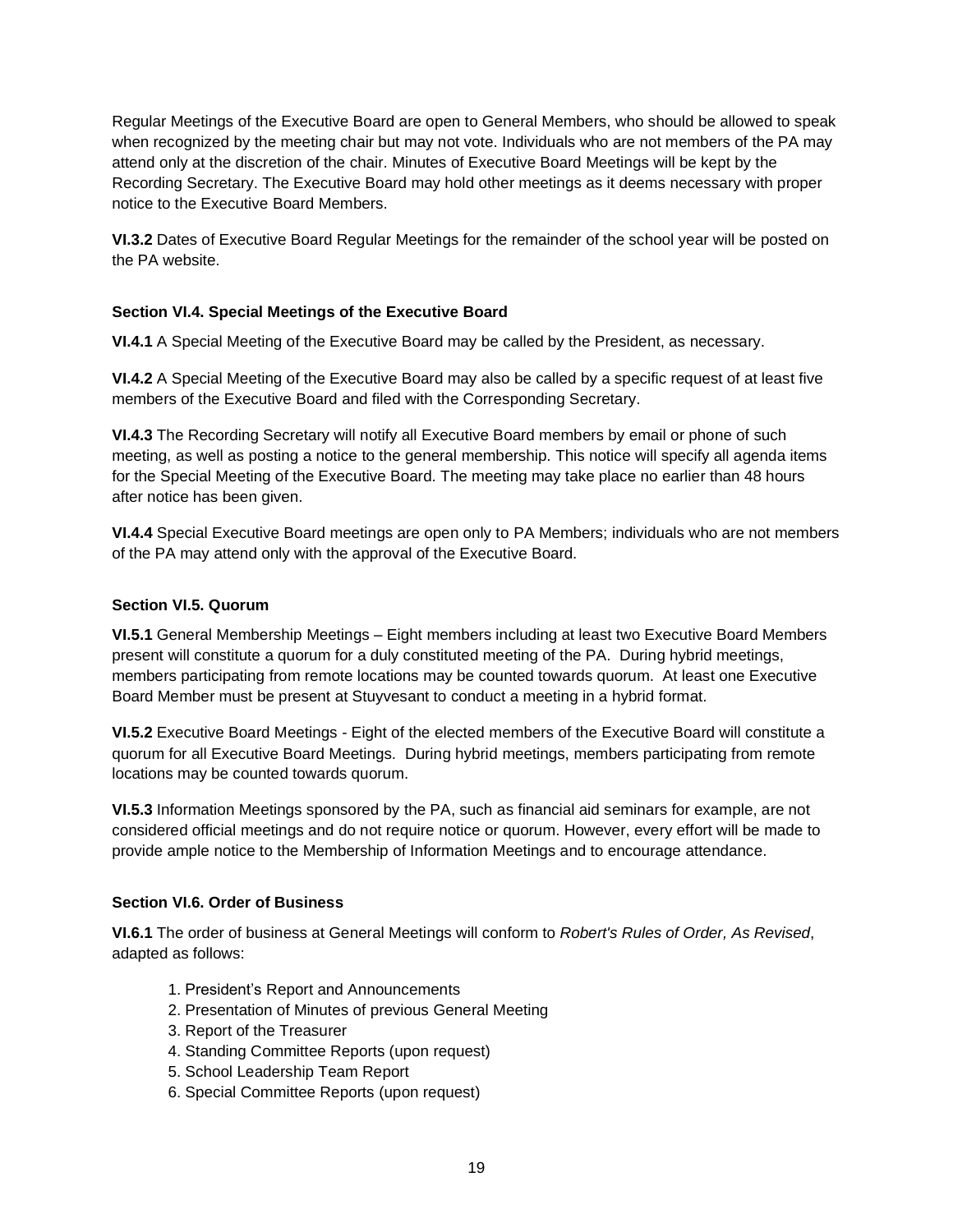7. Old Business 8. New Business 9. General Program or Featured Speaker 10. Discussion Period

**VI.6.2** The PA often invites featured speakers to give a presentation to the Membership at its monthly General Meetings. As a courtesy to accommodate the guest speaker, the order of business may be altered by motion and a simple majority vote of the Membership present and voting, to move the General Program earlier in the order of business. If there is no General Program, the above order is to be followed.

## **Section VI.7. Location of Meetings**

Meetings may be in-person at Stuyvesant, hybrid (in-person/virtual), or virtual on a platform that allows for a dial-in option. The in-person part of the meeting (including when hybrid) must be physically convened at Stuyvesant in a location that is accessible to people with disabilities. Under no circumstances are PA meetings to be held in private residences.

# <span id="page-19-0"></span>**Article VII - Committees**

### <span id="page-19-1"></span>**Section VII.1. Standing Committees**

**VII.1.1** The President will appoint all Standing Committee chairs after discussion with the Executive Board and with approval of the General Membership. Co-Chairs may be appointed.

**VII.1.2** The Chairs of Standing Committees are Members of the Executive Board and may vote on Executive Board issues.

**VII.1.3** The Chairs of the Standing Committees will collaborate and cooperate with other Standing Committees or Special Committees on issues that are related or interdependent.

**VII.1.4** The Standing Committees will make appropriate recommendations to the Executive Board and General Meetings for approval of actions by the PA.

**VII.1.5** The Standing Committees are:

a. *Academic Affairs* This committee is responsible for devising strategies, addressing matters related to academic rigor, seeking implementation to ensure integrity and equitable treatment of students as well as other issues relevant to the academic experience and environment at Stuyvesant.

b. *Appropriations* This committee is responsible for soliciting, reviewing and evaluating requests for funding from student leaders, teachers, coaches, and other school staff at least twice per year. The committee will present its recommendations for funding to the Executive Board for their concurrence and then to the General Membership for approval. The Appropriations Committee will consist of at least six members.

c. *College Committee* This committee provides support for families related to the college admissions process. It also partners with the College Office to provide the necessary assistance for College Night.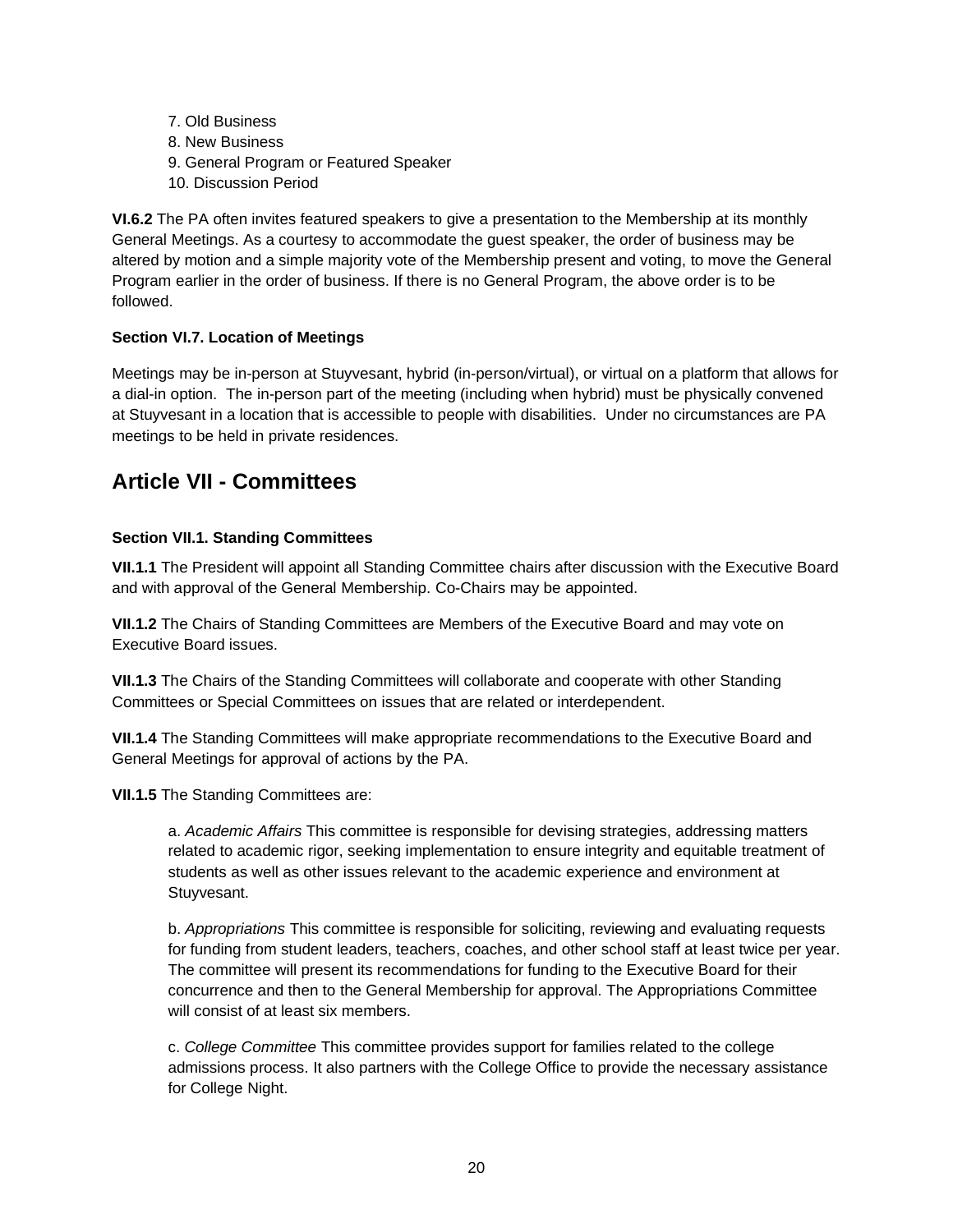d. *Communications* This committee is responsible for communicating information to the General Membership. This includes supporting the Corresponding Secretary in the publication of a newsletter, managing the email forwarding accounts and maintaining the PA website and applicable social media. Sub-committees may be formed to attend to these functions.

e. *Fundraising* This committee is responsible for planning and execution of various fundraising activities. Scope of committee work includes, but is not limited to, the annual appeal campaign, matching gifts coordination, sponsorship and cashback reward programs.

f. *Grant-Writing* This committee will be responsible for working with the Principal, school administration and PA leadership to identify and prioritize school needs, identify potential funders, solicit grants, and steward external funders. This includes researching, writing, and submitting grant proposals and applications. Works closely with the Fundraising Committee.

g. Health and Safety This committee is responsible for helping to ensure the health and safety of Stuyvesant students and all members of the Stuyvesant community. It addresses short-term and long-term concerns that may be brought to its attention by parents. One or more members of this committee may be designated to serve on the school wide safety committee and to act as liaison(s) between that committee and the PA.

h. *Hospitality* This committee is responsible for refreshments at General Meetings, PA Special Meetings and PA Events.

i. *Independent Research* This committee supports student independent research and school research programs and staff and promotes the celebration of science throughout the Stuyvesant community.

j. *Membership Outreach* This committee is primarily responsible for increasing the level of participation, interaction and engagement for non-native English-speaking parents.

k. *Programs* This committee is responsible for the arrangement and coordination of featured speakers for the PA General Meeting programs. The committee also sets up special workshops throughout the school year as appropriate.

l. *Reception* This committee is responsible for organizing special PA sponsored receptions. Examples of receptions may include Faculty Receptions on Parents Teacher Conferences (PTC) days or College Night reception for College Admission officers.

m. *Senior Events* This committee is responsible for planning and implementing various activities to create a celebratory and memorable experience for graduating families. This committee will also assist the school administration as needed with the preparation for a successful graduation ceremony.

n. *Spirit Wear* This committee is responsible for procuring and selling school branded apparel and merchandise.

o. *Spring Feast* This committee is responsible for planning and implementing the PA's annual Spring Feast or similar community/fundraising event as determined by the Executive Board.

p. *Technology* This committee is responsible for helping to identify, investigate, assess, advocate, and implement better technology solutions for the PA and the School. The committee may be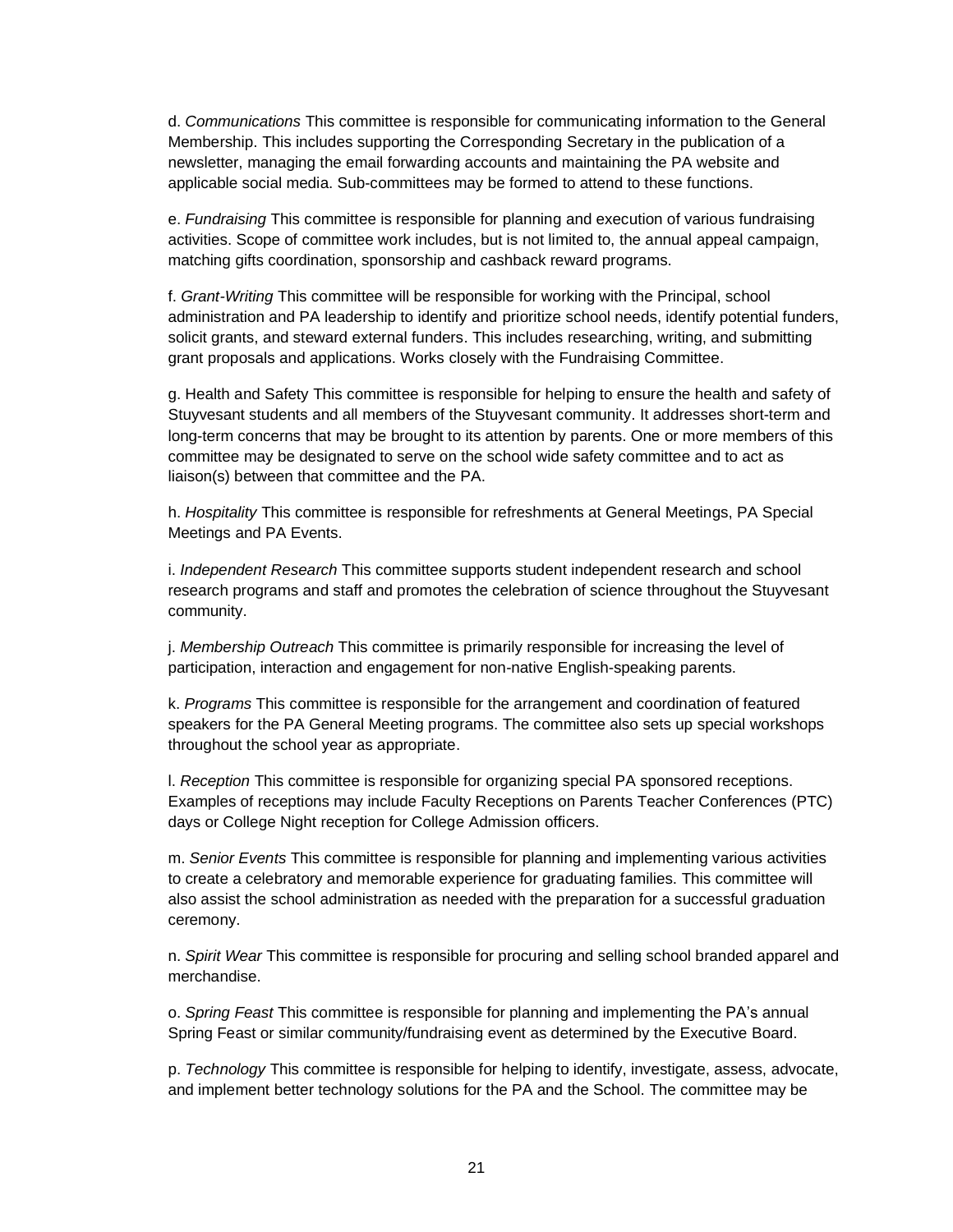involved in understanding needs, analyzing alternatives, making recommendations, and supporting tech-based initiatives as needed.

### <span id="page-21-0"></span>**Section VII.2. Special Committees and Subcommittees**

**VII.2.1** The President may establish a Special Committee for the purpose of performing a given task not previously delegated to or within the powers of a Standing Committee. The chairs of Special Committees will render reports when the Executive Board or the General Membership requests. The term of existence of any Special Committee will cease when it has completed its function and submitted its final report to the General Membership. The final report should be submitted no later than sixty days following completion of the work of the Special Committee. Regularly recurring examples of Special Committees include the following:

a. *Bylaws* This special committee shall meet every 3 years or within a year of an imposed change to Regulation A-660.that is established by the NYC DOE. Purpose is to review and update, as necessary, the PA Bylaws in compliance with the A-660 regulations, taking into account the specific interests, needs and events of Stuyvesant and PA. This committee should also review proposed changes to Regulation A-660 and participate in the public comments.

b. *Budgeting* This committee is responsible for drafting budgets, gathering input and feedback, and presenting budgets to the Executive Board and General Membership for review and approval. The Budgeting Committee members are appointed by the PA President and must include the PA President and Treasurer.

c. *Nominating*. Please refer to Section IV.9.3

d. *Phonathon* This is a special sub-committee of Fundraising formed to plan and hold annual events to reach out to recipients via phone and/or call center to seek donations to the PA.

**VII.2.2** With the consent of the President, the chair of any standing or special committee may form subcommittees to assist the committee perform its work.

**VII.2.3** Formation of a subcommittee shall consist of (i) appointment of a chair or co-chair of the subcommittee; (ii) if desired, the appointment of subcommittee members; and (iii) written or verbal communication of the goal, task or purpose of the subcommittee to the subcommittee chair.

**VII.2.4** Chairs of Special Committees or Subcommittees are not members of the Executive Board, unless they serve in some other capacity as Executive Board members.

# <span id="page-21-1"></span>**Article VIII - Financial Affairs**

### <span id="page-21-2"></span>**Section VIII.1. Fiscal Year**

The fiscal year of the PA will be from July 1 to June 30.

### <span id="page-21-3"></span>**Section VIII.2. Signatories**

**VIII.2.1** All checks require two signatures. One signatory will be the President, or in the President's absence, the First Vice-President, or in the First Vice-President's absence, the Second Vice-President.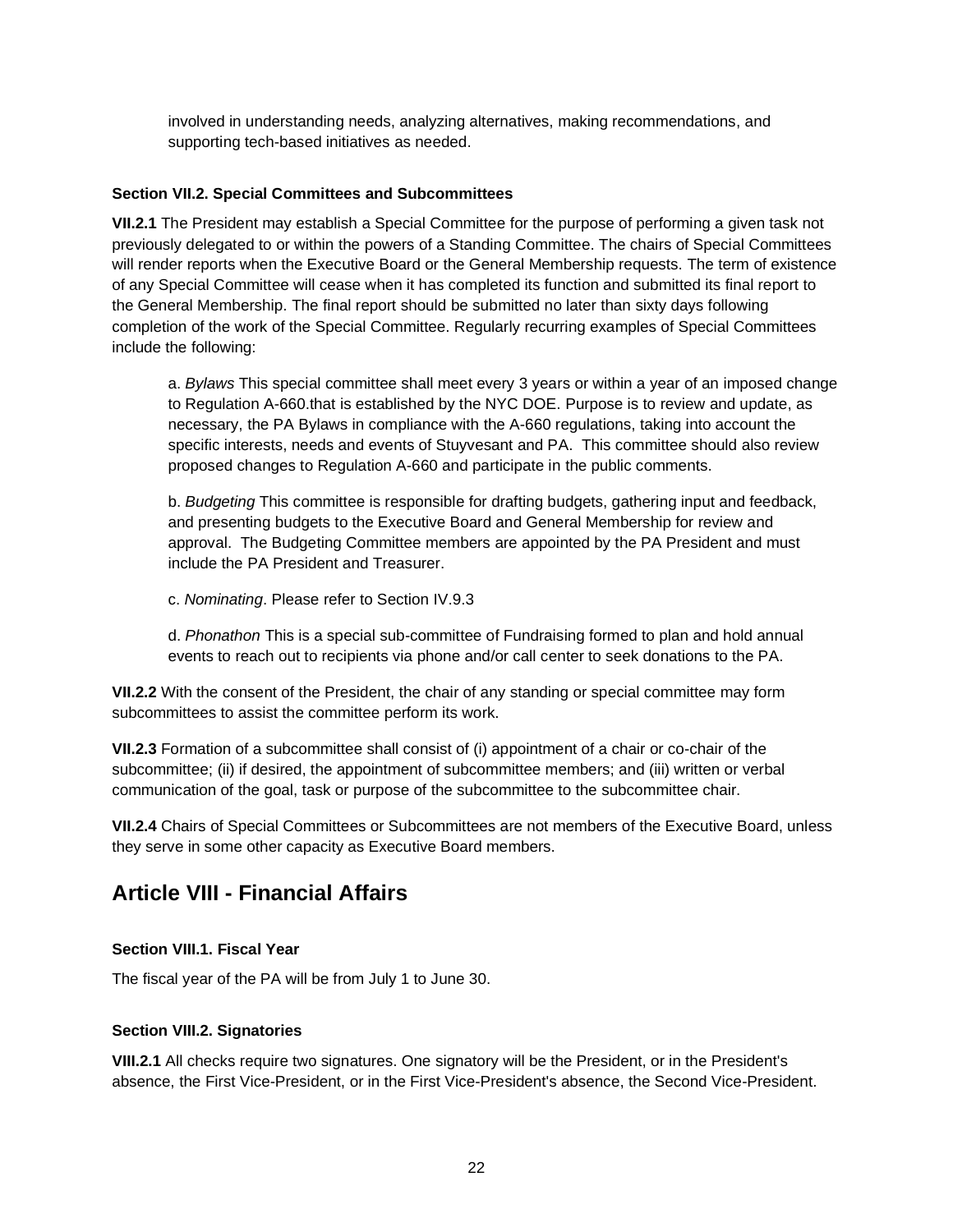The second signatory will be the Treasurer, or in the Treasurer's absence, the Assistant Treasurer. No two officers related by blood or marriage or from the same household may sign together.

**VIII.2.2** No payments shall be issued without first checking bank balances and book balances for adequate funds to cover the check. The Treasurer is responsible for fulfilling this responsibility in a timely fashion and ensuring that minimum balances are maintained in PA accounts. Treasurer shall report to the Executive Board immediately if there is a risk that the necessary balances are not being maintained.

### <span id="page-22-0"></span>**Section VIII.3. Budget**

**VIII.3.1** The PA shall have a fiscally responsible annual budget, with expenditures not significantly exceeding reasonably projected revenue, which should reflect the immediate and strategic priorities of the school and the PA and which should be based on experience of prior years.

a. The Executive Board must propose, and the Membership shall approve, a PA budget for the following school year no later than the June General Meeting. The Budget presentation will include an estimate of anticipated expenses and revenues for the following year, as well as a comparison of the proposed Budget with revenue and expenses for the current year.

b. The incoming Executive Board must review the PA budget during the September Regular Meeting. Budget amendments may be proposed at this time.

c. The budget may include a line-item *Executive Fund* of no more than \$1,000 from which the President can provide money to support school purposes or functions. The President will report any expenditure from the *Executive Fund* at the next Executive Board Meeting. The *Executive Fund* may be replenished by amending the Budget with a vote of the General Membership.

**VIII.3.2** The Budget may be amended by vote of the Membership at any General Meeting where a quorum is achieved. Membership approval must be reflected in the minutes of the meeting.

**VII.3.3** Emergency Expenditures are warranted when 1) the time between discovery of the need and the deadline for action is insufficient for approval through normal procedures, and 2) a majority of the elected members of the Executive Board have been notified of the situation and concur with the Emergency Expenditure.

a. An Emergency Expenditure may not exceed 1% of the previously approved total annual Budget, with approval by two-thirds of the Executive Board members present and voting.

b. A full accounting of the funds used and the emergency need must be given to the Membership at the next General Meeting. At the next general membership meeting following the emergency expenditure, the Membership will vote on whether the emergency expenditure was an appropriate use of the funds.

### <span id="page-22-1"></span>**Section VIII.4. Financial Reporting**

**VIII.4.1** The Treasurer will prepare an Interim Financial Report by January 31, and an Annual Financial Report by the June General Meeting. Copies of these reports shall be provided to the Principal. In addition, the Treasurer will perform a monthly bank reconciliation and will work with the Accountant to ensure that IRS1099s are issued and that IRS 990 forms and CHAR500 forms are filed. Copies of these items will be available for review by the Executive Board, the General Membership, and the Principal.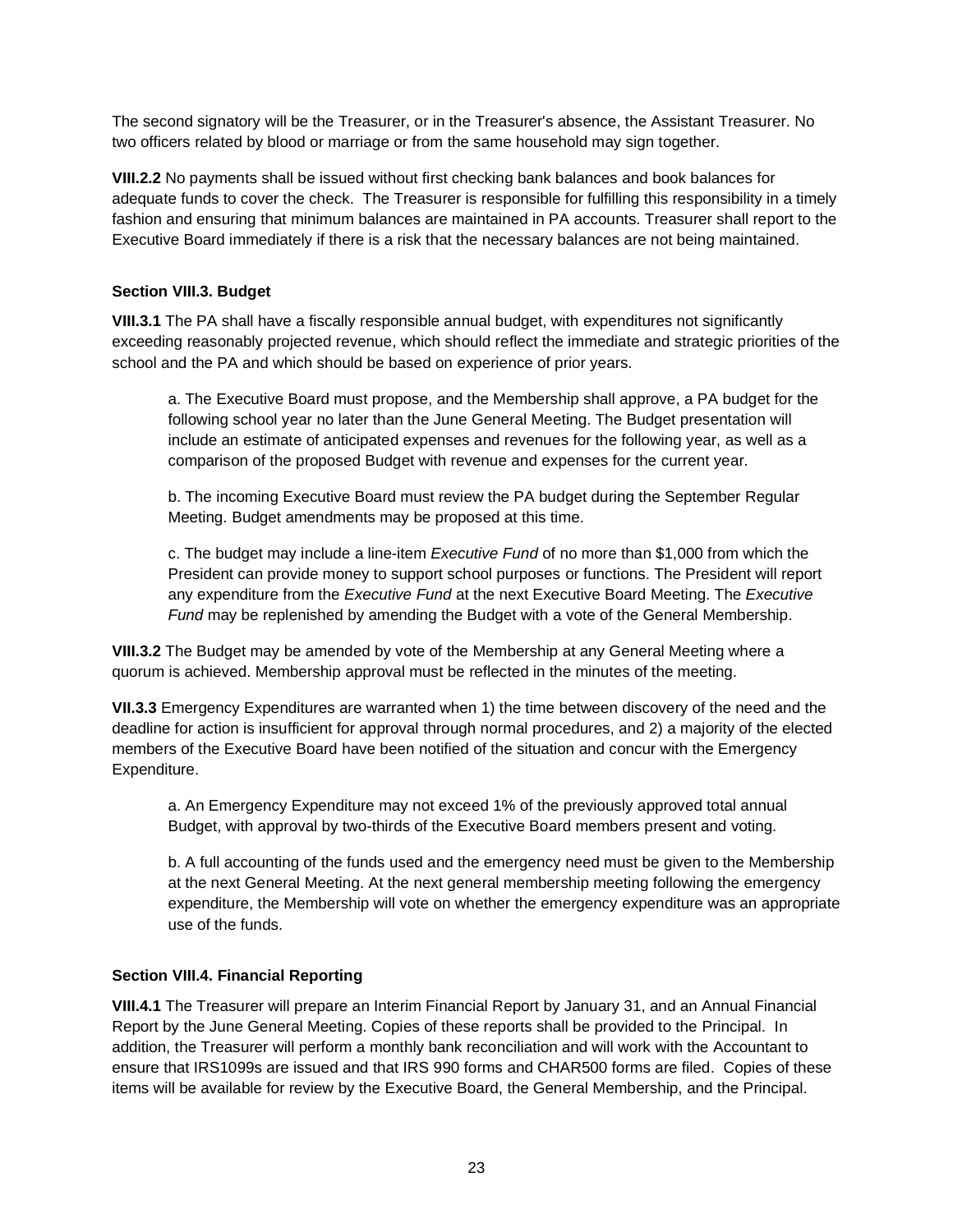**VIII.4.2** Copies of the January and June Financial Reports must be submitted to the Membership at the General Meetings in February and June, and to the Principal in accordance with Department of Education regulations. The Parent Coordinator will file the report.

**VIII.4.3** The Treasurer will work with the PA's designated independent CPA/Auditor to prepare an Audited Financial Report, which the Treasurer will submit to the General Membership.

**VIII.4.4** The Treasurer will present to every regularly scheduled meeting of the Executive Board and Membership a report of the PA's budget versus year-to-date expenditures and revenue and cash balances. Copies of the report will be made available to the Principal and made accessible in the PA office.

### <span id="page-23-0"></span>**Section VIII.5. Internal Audit and Independent CPA/Auditor**

**VIII.5.1** As long as PA revenues remain above \$50,000, as recommended by the A-660, the PA will retain the services of an independent CPA or person with appropriate professional experience.An independent CPA/auditor will be engaged each year to prepare the Audited Financial Report of the PA. Such independent CPA/auditor will be a Certified Public Accountant and a member in good standing of the American Institute of Certified Public Accountants. This individual must not be a member of the PA, a relative of any PA member, or have any direct or indirect interest in the PA's funds. The Treasurer will recommend to the Executive Board the engagement of a specific independent CPA/auditor. Once the Executive Board has approved a specific independent CPA/auditor, the recommendation will be submitted to the General Membership for their approval at the next General Meeting. The Treasurer will then be authorized to engage said independent CPA/auditor to prepare the Audited Financial Report.

**VIII.5.2** If PA revenues are below \$50,000, the following procedures shall apply. The PA should form an Audit Committee and conduct an internal audit. The Audit Committee must be selected by the general membership and be comprised of a majority of general members. Signatories of PA checks may not serve on or guide the work of the Audit Committee. The audit must include a review of PA financial records. Such internal audit should be conducted once every year, preferably before submitting the PA Annual Financial Report. However, failure to conduct an internal audit is not a reason to delay the filing of the Annual Financial Report. An internal audit should also be conducted whenever there is a change in the person holding the office of treasurer. The Audit Committee's findings must be reported to the membership at the next general membership meeting and recorded in meeting minutes. The Audit Committee must provide a copy of their findings to the Principal.

**VIII.5.3** If a PA audit (internal or external) reveals financial discrepancies or wrongdoing, a written statement by the Audit Committee or auditor must be forwarded to the Family and Community Empowerment (FACE) team of the NYC DOE. Copies of the statement must be provided to the PA membership. The PA must also send copies to the Principal.

## <span id="page-23-1"></span>**Section VIII.6 Financial Procedures and Internal Controls**

**VIII.6.1** The Treasurer shall be responsible for all funds of the PA and shall maintain a general ledger for PA revenues and expenses that is accurate, current and in a form consistent with these bylaws and applicable Regulations of the Chancellor. The Treasurer shall maintain documentation related to every financial transaction. All financial records of the PA including checkbooks, ledgers, canceled checks, invoices, receipts etc., shall be securely maintained either physically on school premises or electronically and accessible in the PA office.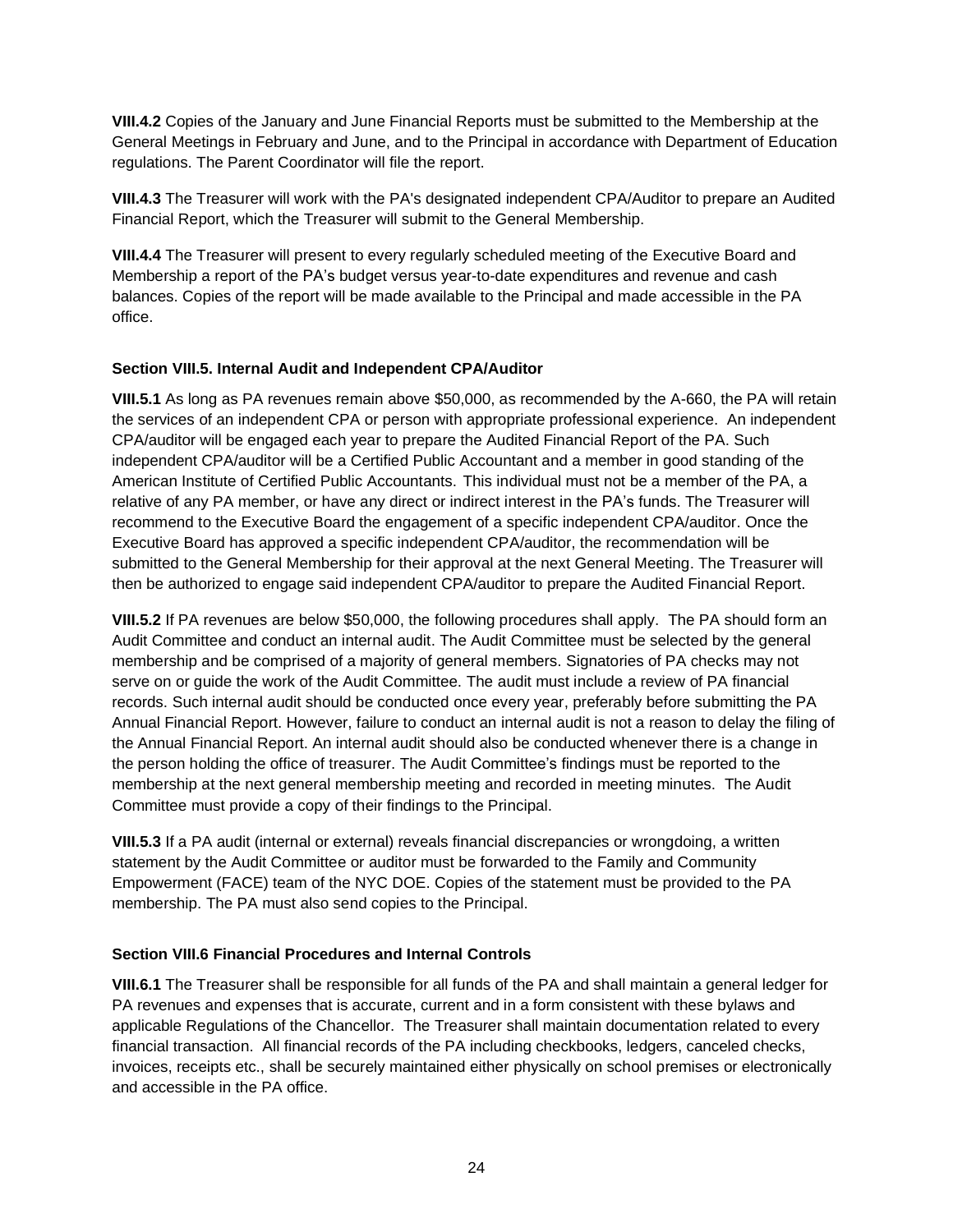**VIII.6.2** Each year, the Executive Board will designate two of its members to review the PA bank statements. The persons so designated will be Board Members who are not empowered to authorize or sign for any type of expenditure or disbursement. They will review the PA bank statements and the reconciliation to the general ledger at least quarterly.

### **VIII.6.3 Bank Accounts**

a. A checking account shall be maintained in the name of the PA. All PA funds must be deposited into the checking account. PA bank statements will be reconciled monthly to the general ledger by the Treasurer or the Assistant Treasurer, if so designated by the Treasurer.

b. The PA may establish online access through the bank's online bill payment system for goods and services rendered using a DOE issued email account assigned to the PA. Linking the PA bank account to a personal bank account is prohibited.

c. The PA must not possess or use withdrawal slips. PAs must not use the bank/debit card to withdraw funds from an Automated Teller Machine (ATM). Violation of this provision may result in immediate removal of an officer by the Chancellor or designee.

d. The PA may receive and have use of a bank/debit card for the sole purpose of paying a vendor for goods or services, for example, when a vendor does not accept physical checks or is online. Bank/debit card transactions must receive approval of the general membership. A disbursement form must accompany the transaction and be signed by two officers. Bank/debit cards must not be used for the following items: (i) third party mobile applications (i.e., mobile phone wallets, or any other electronic device), (ii) direct donations, (iii) out-of-pocket reimbursements, (iv) cash withdrawals from an ATM, and (v) receiving "cash-bank" or a "cash refund" from an ensuing transaction. Violation of this provision may result in immediate removal of an officer by the Chancellor or designee.

e. Any accounts other than the mandatory PA checking account must be authorized by a vote of the membership and must be in the name of the PA. However, the primary PA checking account must be used for all transactions, including deposits and withdrawals.

### **VIII.6.4 Handling of Checks, Cash and Money Orders**

a. PA funds that are cash, checks or money orders must be deposited by an authorized Executive Board member, generally the Assistant Treasurer, within 1 business day of receipt, but in any event, no longer than 3 business days. If a deposit will not be made within 1 business day, the Executive Board must ensure that all funds are secured in a locked location on school premises and should be made to deposit those funds within three business days.

b. The counting and handling of any cash, checks, or money orders received by the PA must be completed by at least 2 members of the PA. These PA members cannot be related by blood or marriage. Funds must be counted in the school on the same day of receipt. The PA's financial records must display the total amount of funds and the signatures of the PA members who participated in counting the funds.

c. No checks may be made out to "cash" or "petty cash". Individuals may be reimbursed for reasonable out of pocket expenses up to \$5,000, so long as they have permission in advance from the relevant officer or committee chair. Individuals must provide receipts within 90 days. Reimbursement is only by check.